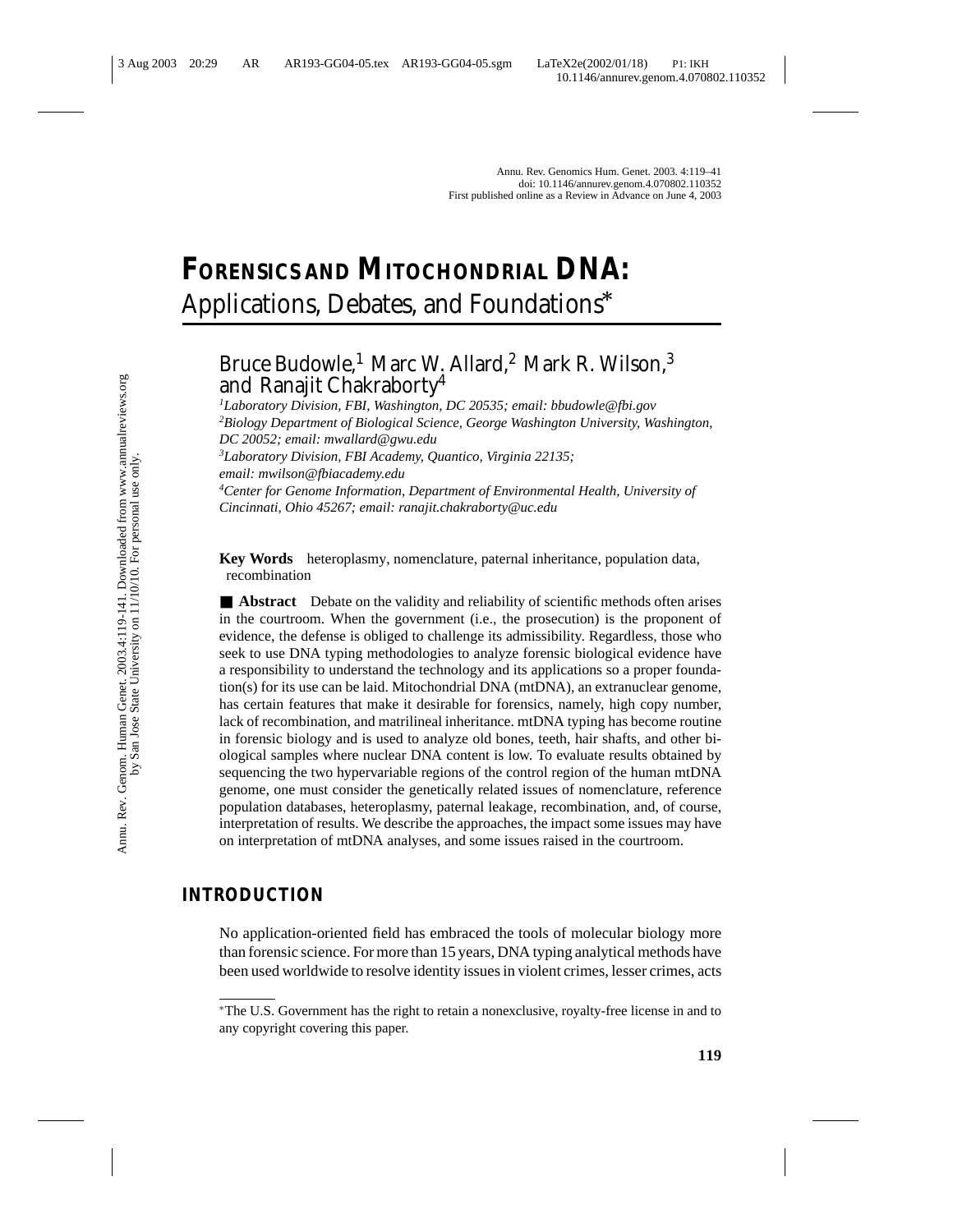of terrorism, missing persons cases, and mass disasters. Methods include restriction fragment length polymorphism typing of variable number tandem repeat (VNTR) loci (22, 47, 67, 68, 123), polymerase chain reaction (PCR)-based systems to analyze single nucleotide polymorphisms (SNPs) (25, 33, 100), VNTR loci (23, 70), short tandem repeat (STR) loci (39), and direct sequencing of mitochondrial DNA (mtDNA) (60, 62, 108, 109, 120, 121).

While implementation and use of DNA typing technologies have been quite successful, the forensic field has a particular constraint not routinely encountered in other scientific disciplines, namely the law. In addition to science, the law plays a role in the review of the technology. While science and the law both are interested in the truth, they do not obtain the truth in the same manner. It is a tenet of science to continuously question one's beliefs and findings. Using the scientific method, hypotheses are proposed and experiments are carried out to test hypotheses. If the data do not refute a hypothesis, the hypothesis gains more support and through constructive incremental steps the hypothesis becomes grounded and accepted as reasonable and reliable. The law operates using an adversarial approach, at times attempting to create doubt and not always requiring any supporting data to reason such doubts. Typically, a defense attorney is placed in the position or has the responsibility to create doubt, even if the attorney is personally convinced of the client's guilt. However, at times, a prosecuting attorney may want to create doubt. In the courtroom, one may exploit the standard practice of science "to question" as lack of consensus, even if most, if not all, agree that the approach is reliable. However, the admissibility of scientific evidence is not always challenged. It is more likely to be challenged when the evidence does not support one's position.

Such challenges often occur in a pretrial admissibility hearing. The federal court and about half the states apply the factors listed in *Daubert v. Merrell Dow Pharmaceuticals* (36a), in which the judge is the gatekeeper. The admissibility hearing establishes that the reasoning and methodology underlying the technique or analysis conducted in the case is scientifically valid and will assist the jury in determining a fact(s) in issue. There are four Daubert factors the court may use to consider admissibility: (*a*) whether or not the technique can be or has been tested; (*b*) whether or not the method of analysis has been subjected to peer review and publication; (*c*) whether or not the technique has an acceptable rate of error, and whether or not there are standards that control the technique's operation; and (*d*) whether or not the method is generally accepted within the scientific community. The court's role is to attempt to screen out inappropriate and misleading (i.e., termed junk) science. Often the government is in court because the DNA forensic evidence supports the prosecution's hypothesis. Even if the result is objectively obtained, it will support one side's beliefs over that of the other. We submit that the scientific arena and testability have been and are better avenues than the courtroom for determining the validity of forensic DNA methods (although other scientific endeavors might be evaluated more expeditiously with a legal admissibility hearing).

DNA typing methodologies are continuously subjected to scientific and legal scrutiny. Most of these are methods that have been dedicated to typing nuclear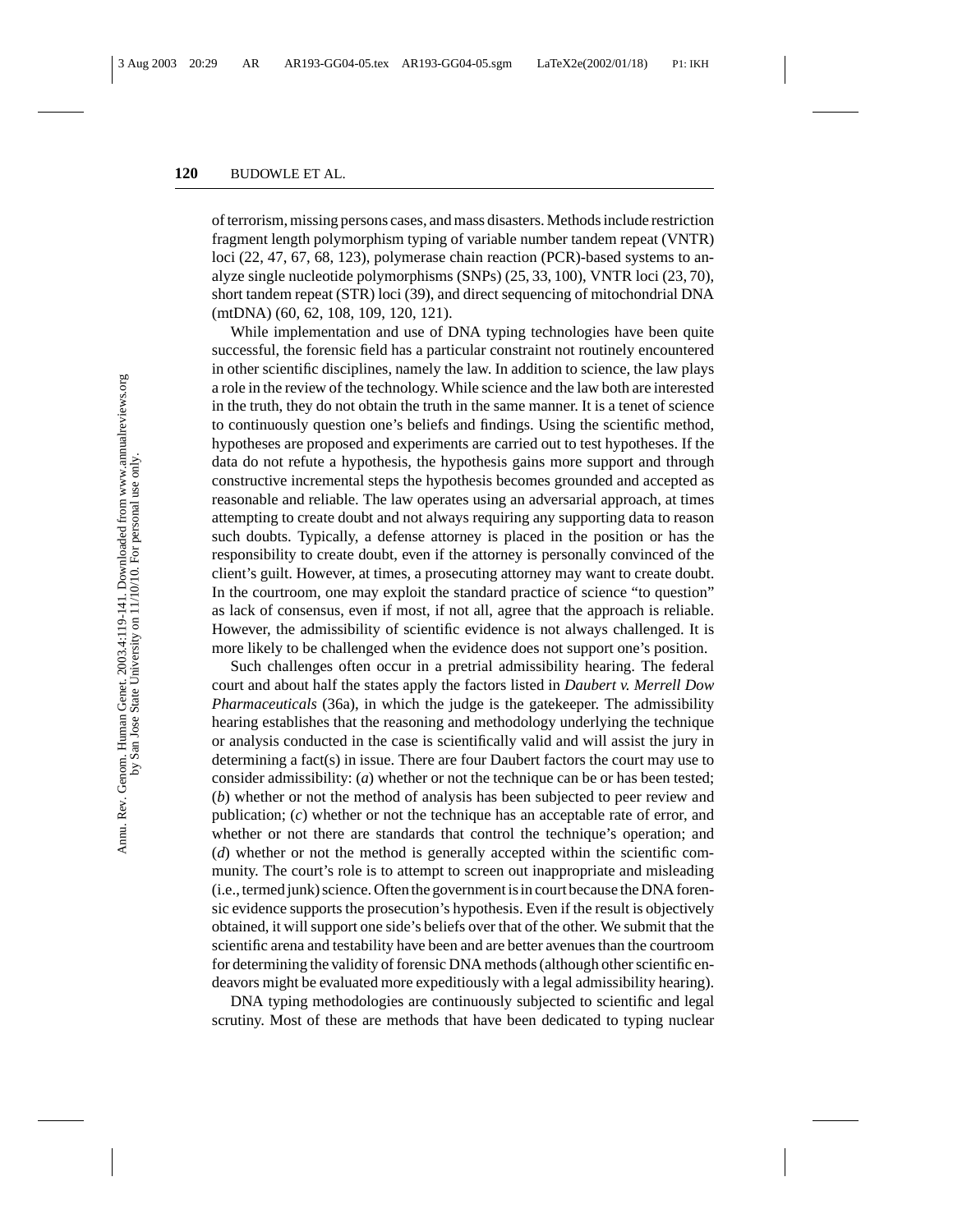DNA. However, the eucaryotic cell contains two distinct genomes—the nuclear genome and the mitochondrial genome. Forensic mtDNA typing has been used successfully for many years (3, 17, 36, 48, 60, 77, 98, 101, 109, 120, 121) (http://www.promega.com/ussymp9proc/default.htm). Although the same analytical methods used in other fields are used in forensic analyses and the basic foundations of the science are the same as other established forensic DNA methods, questions about the admissibility of mtDNA evidence have arisen and are likely to continue to occur in the courtroom. This paper describes the use of mtDNA in forensic analyses, some genetic issues to be considered when establishing an effective methodology, and some examples of challenged topics, so that the reader can gain a better appreciation of science and forensics.

## **MITOCHONDRIAL DNA**

Mitochondria are subcellular organelles that contain an extrachromosomal genome separate and distinct from the nuclear genome. The mtDNA is a histone-free, double-stranded circular molecule. It is a compact genome that encodes 13 polypeptides of approximately 80 protein subunits involved in oxidative phosphorylation, in addition to two ribosomal RNAs and 22 transfer RNAs. There is a noncoding region approximately 1,100 base pairs long, the control region. A mitochondrion contains between 2–10 copies of mtDNA, and there can be as many as 1000 mitochondria per somatic cell.

The mtDNA genome has been completely sequenced. One strand is purinerich (termed the heavy strand) and one strand is pyrimidine-rich (termed the light strand). Nucleotide positions in the mtDNA genome are numbered according to the convention of Anderson et al. (7) with minor modification (6). An arbitrary position on the heavy strand begins the numerical designation of each base pair, continuing around the molecule for approximately 16,569 base pairs. The low fidelity of mtDNA polymerase and the apparent lack of mtDNA repair mechanisms have led to a higher mutation rate in the mitochondrial genome compared with the nuclear genome. Some regions of the mtDNA genome appear to evolve at rates 5–10 times higher than that of single-copy nuclear genes. These regions are of interest for human identity testing because of their hypervariability consequent of their higher mutation rate. Most of the sequence variation between individuals is found within two specific segments of the control region (50): the hypervariable region 1 (HV1) and hypervariable region 2 (HV2). There is an average of 8 nucleotide differences between Caucasian individuals and 15 differences between individuals of African descent within the HV1 and HV2 (26, 116). Typically, HV1 spans the region 16,024 to 16,365 and HV2 encompasses positions 73 to 340. The small size of each region allows for amplification by PCR and, hence, HV1 and HV2 are routinely typed for forensic testing purposes.

Unlike nuclear DNA, mtDNA is maternally inherited (29, 45, 64). Barring mutation, the mtDNA sequence of siblings and all maternal relatives is identical.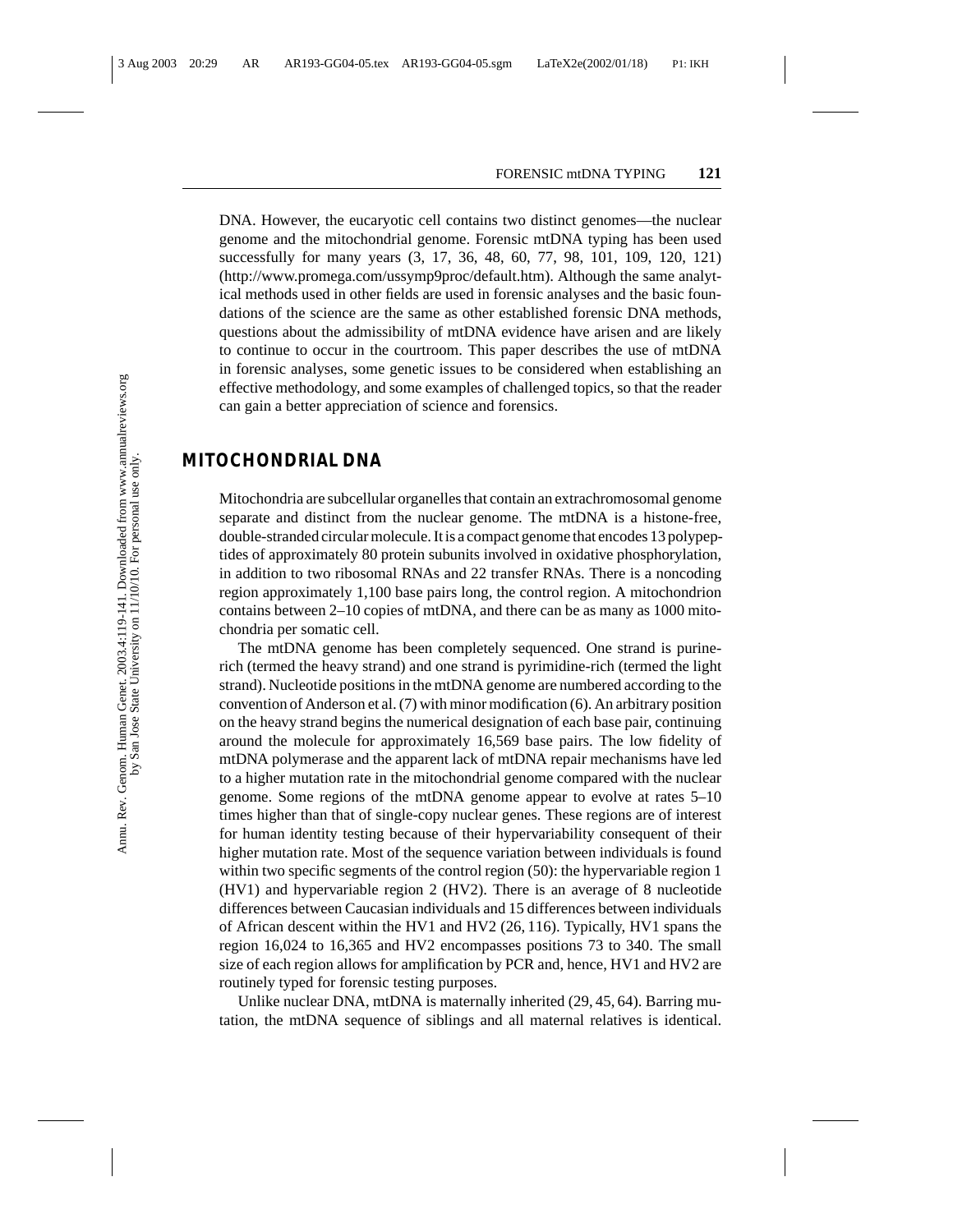This characteristic can be helpful in forensic cases, such as analyzing the remains of a missing person, where known maternal relatives can provide reference samples for direct comparison to the questioned mtDNA type (48, 60). Because of a lack of recombination, maternal relatives several generations apart from the source of the evidence (or biological material) can serve as reference samples. Nuclear DNA markers, other than those on the nonrecombinant portion of the Y chromosome, cannot provide this feature.

The haploid and monoclonal nature of mtDNA simplifies interpretation of DNA sequencing results (84, 85). Though most individuals are operationally homoplasmic, heteroplasmy at occasional sites may be encountered (13, 14, 32, 46, 66, 122). A person is considered heteroplasmic if he/she carries more than one detectable mtDNA type. Careful analysis and direct comparisons between multiple known samples and a questioned sample should, in most cases, alleviate interpretational difficulties that may arise due to the presence of heteroplasmy (4, 11, 21, 24, 28, 61, 112) (http://www.promega.com/ussymp10proc/default.htm).

Because of the high copy number of mtDNA molecules in a cell (16), typing mtDNA is particularly advantageous, compared with nuclear DNA, for certain kinds of forensic analyses. In cases where the amount of extracted DNA is very small or degraded, it is more likely that a DNA typing result can be obtained by typing mtDNA than by typing polymorphic markers found in nuclear DNA.

The utility, application, and validity of forensic mtDNA are well documented (3, 17, 36, 46, 57, 60, 62, 66, 76, 77, 98, 101, 105, 108, 109, 120, 121) (http://www. promega.com/ussymp9proc/default.htm). Besides bones and teeth as sources for analysis, hair shafts contain mtDNA (3, 4, 98, 101, 115, 121). Results have been obtained routinely from as little as 1–2 cm of a single hair shaft. mtDNA sequencing is also the primary analytical tool used to identify individuals from bones recovered from American war casualties (60). Victim remains from the World Trade Center tragedy of the September 11, 2001 act of terrorism are being characterized using mtDNA sequencing technology. In addition, mtDNA analysis has been used in evolutionary studies (5, 18, 27, 31, 42–44, 54, 58, 63, 72, 79, 97, 99, 111, 116) and anthropological studies (57, 78, 89–92, 94, 96, 117), including analyses of 7000-year-old brain tissue (93) and the remains of a Neanderthal man (74). One of the most well-known lineage studies using mtDNA sequencing resulted in verification of Tsar Nicholas II's bones. Using mtDNA obtained from living maternal relatives (Countess Xenia Cheremeteff-Sfiri and the Duke of Fife), a comparison was made with the sequence of mtDNA extracted from the putative bones of the Tsar. The sequences were similar and the data supported the hypothesis that the putative remains were those of Tsar Nicholas II (46, 66).

There is no doubt that mtDNA is generally accepted as a tool for forensic identity testing and evolutionary studies. However, one needs to appreciate mtDNA's various features, and its application, in order to properly interpret results from evidence. These include issues such as nomenclature, reference population databases, heteroplasmy, paternal leakage, and recombination.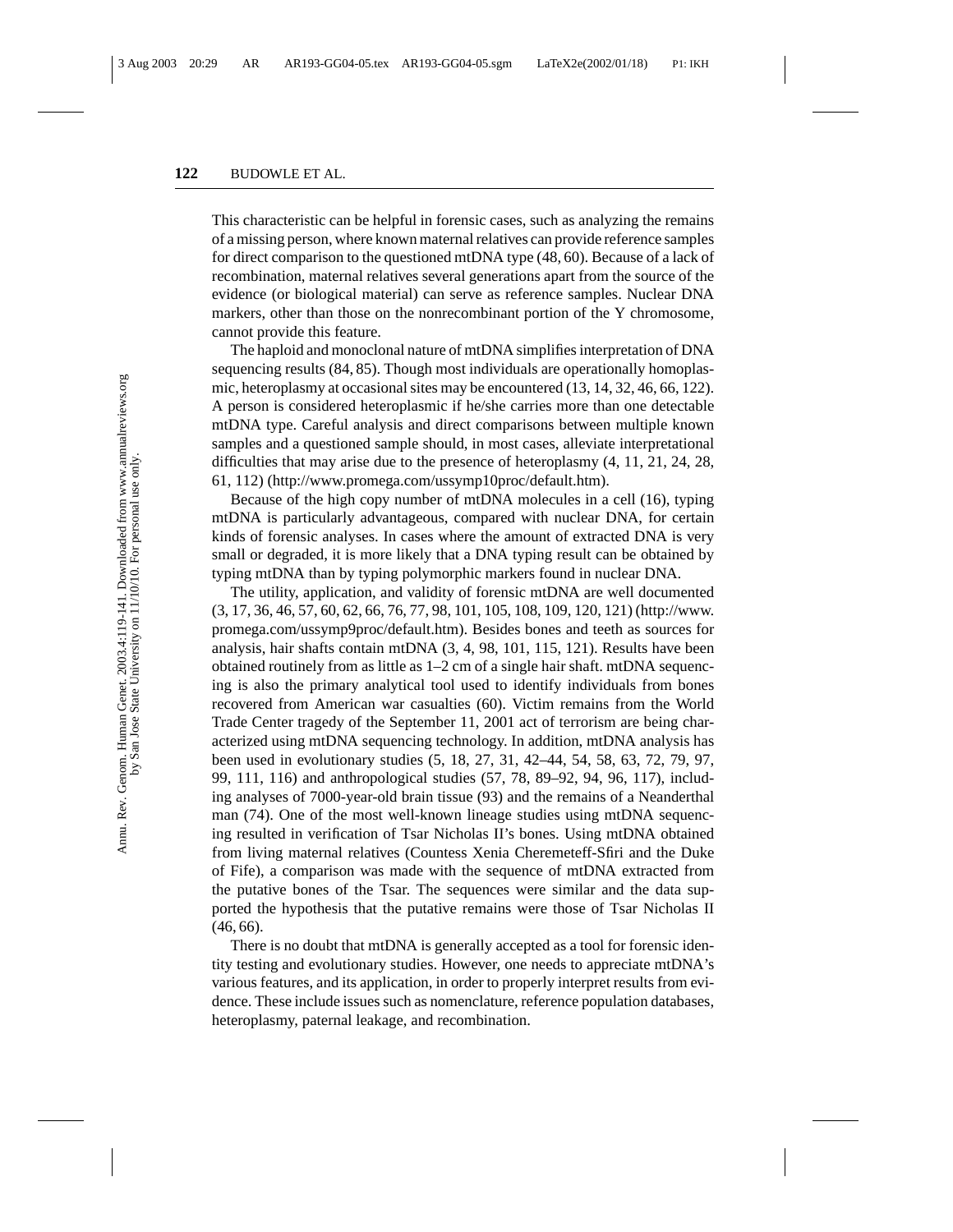# **NOMENCLATURE**

The naming of DNA sequences may seem obvious, simplistic, and trivial. However, complications arise if proper consideration is not afforded to nomenclature. Listing more than 600 bases to describe results from HV1 and HV2 would be cumbersome and unwieldy. Thus, an alternate approach was developed that identifies only differences from a reference sequence. Anderson et al. (7) described the first entire human mtDNA sequence. The published sequence is used as a reference standard and is termed the Cambridge Reference Sequence (CRS) (6). The sequence is displayed as the light strand sequence and is compared directly with a sequence from the sample(s). Only differences between the aligned sample(s) and the CRS are noted; all other positions in the sequence are understood to be the same as the CRS. For example, position number 16311 in the CRS is listed as a thymidine, or T. However, in some individuals, that position could be substituted with a cytosine, or C. This polymorphism is designated as 16311 C, and all other positions in the region sequenced are understood to be identical to the CRS. Insertions are designated by placing a period after the last aligned base in the Anderson sequence and listing the insertion with the appropriate nucleotide. For example, if bases beyond position 16192 were out of register by one base due to the insertion of a C (i.e., 16193 onward are aligned with the reference sequence) the inserted base is designated as 16192.1 C. If two Cs were inserted instead of one, they are designated as 16192.1 C, 16192.2 C. Deletions are recorded as the number of the base or bases missing with respect to the CRS (for example, 249 D or 249-). Bases that cannot be unambiguously determined are coded using an N.

Naming mtDNA sequences by referring to a standard sequence provides a common language and an easy tool for describing the variation observed in human populations. The above general nomenclature guidelines for recording sequence differences have been described elsewhere (11, 24, 28, 112) (http://www.promega.com/ ussymp10proc/default.htm) and are used throughout the forensic community. However, there are some situations where different alignments may be proffered. If these are not standardized, identical sequences may be (and have been) aligned and listed differently and inconsistently [see (118)]. Thus, when determining the number of times the evidentiary sequence is observed in a reference population database, the count may be underestimated. One should be cautious not to infer solely phylogenetic interpretations to describe alignments because such a treatment may use information from other samples in a data set. In forensics, the evidentiary sample's ethnohistory is unknown, and this is exacerbated with mtDNA, which may not unequivocally reflect the lineage of nuclear genes. To be fair to a defendant, one should attempt to list any sequences in a reference database that could result in the same alignment as the same sequence when estimating how common or rare an evidentiary mtDNA sequence is.

Most ambiguities in alignment/nomenclature arise with insertion and deletion placement. Wilson et al. (118, 119) (http://www.fbi.gov/hq/lab/fsc/backissu/ oct2002/index.htm) developed an approach to attempt to standardize alignments.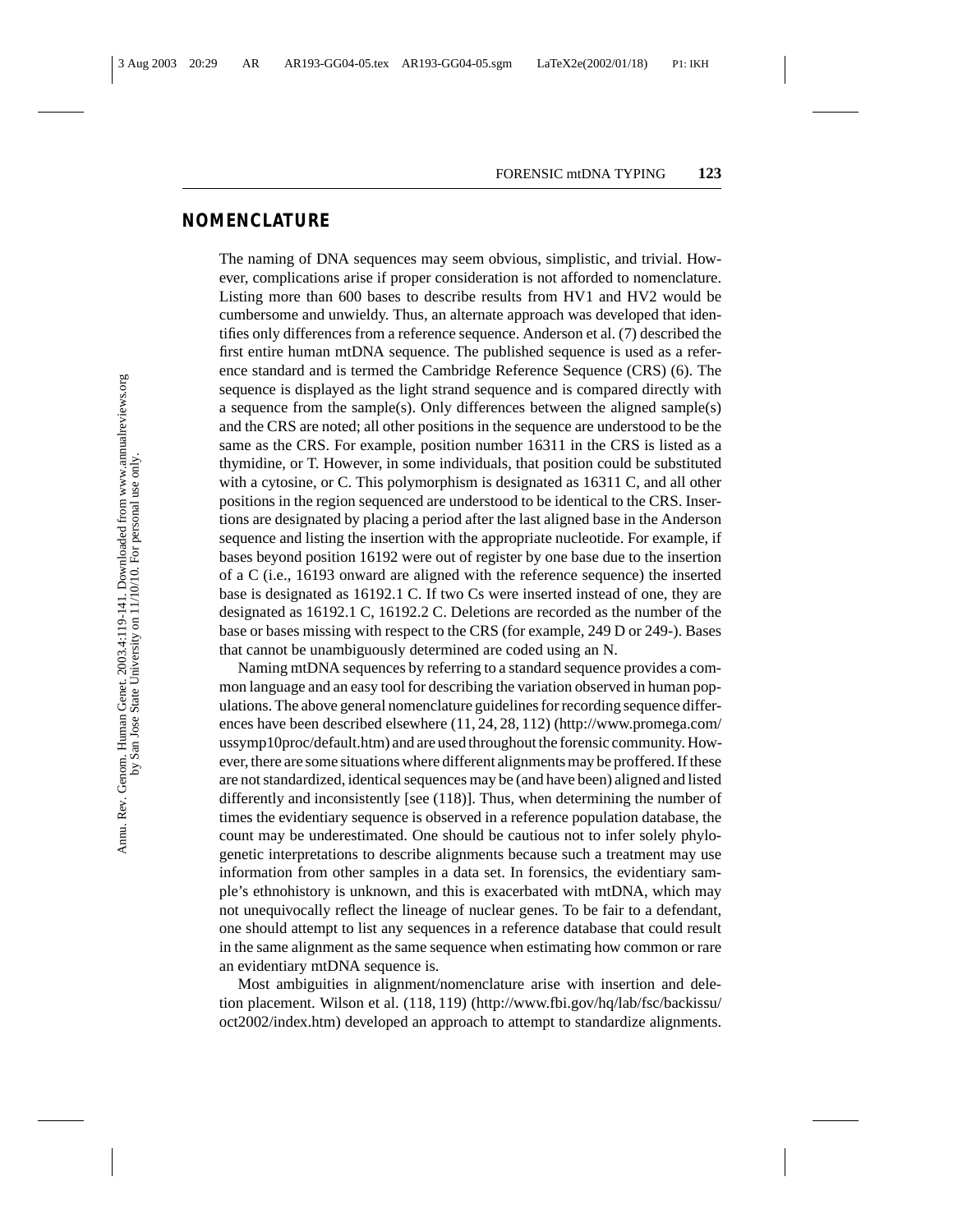It is based on a phylogenetic context using differential weighting of transitions, transversions, insertions, and deletions. However, the alignment and nomenclature may not reflect the true biological mechanism that generated the biological variation. Instead, the nomenclature approach has the goal of database stability. The following recommendations address most scenarios: *a*) characterize the variant(s) using the least number of differences (i.e., substitutions, insertions, deletions) from the reference sequence; *b*) if there is more than one possible alignment, each having the same number of differences with respect to the reference sequence, a prioritization is made first for insertions/deletions (indels), then transitions, and lastly transversions; *c*) insertions and deletions should be placed  $3'$  with respect to the light strand (when possible, insertions and/or deletions should be combined); and *d*) gaps are combined together only if they can all be placed in the most  $3'$  position while maintaining the same number of differences from the reference. Bases designated with an N should not affect the recommendations. The recommendations listed above are hierarchical. Recommendation *a* takes precedence, followed by recommendations *b* and *c*, which to some degree are arbitrary. Recommendation *d* is a clarification to further facilitate alignment interpretations. Several examples have been identified where alternative alignment strategies are possible and have been described elsewhere  $(118, 119)$  (http://www.fbi.gov/hq/lab/fsc/backissu/oct2002/index.htm). The Appendix (below) provides examples for conceptualizing the recommended approach.

Example 2 in the Appendix (below) shows three possible alignments. Suppose that three analysts in a laboratory are generating population data and each one names Example 2 type differently. Now consider hypothetically that there are 9 samples in a set of 100 individuals that have the same type as in Example 2 and the other 91 samples have unique types in the data set. If each analyst interpreted 3 of the 9 samples, no more than three individuals (3%) would share the same type in the data set. Yet with a standard nomenclature, nine individuals (9%) would share the same type. In a forensic case, the weight of evidence is primarily based on the number of times a profile is observed in a reference data set; thus, one can appreciate the potential underestimation that could occur if a standard nomenclature is not applied. The hypothetical illustrates a nomenclature issue that might occur within a laboratory, and this would be exacerbated across laboratories. The recommendations can help clarify inconsistencies in nomenclature, provide higher quality databases, and enable better, more reliable profile searches for evaluating the weight of evidence. As more samples are typed, there may be scenarios that require refinement or additional rules. It is important for the forensic community to adopt a standard that resolves ambiguities that may reduce the weight of the evidence. By promulgating such recommendations, the issue of a consistent nomenclature is brought to the forefront so that eventually we may adopt a community-wide standard. Perhaps haplogroup nomenclature recommendations also should be promulgated to avoid possible misinterpretations.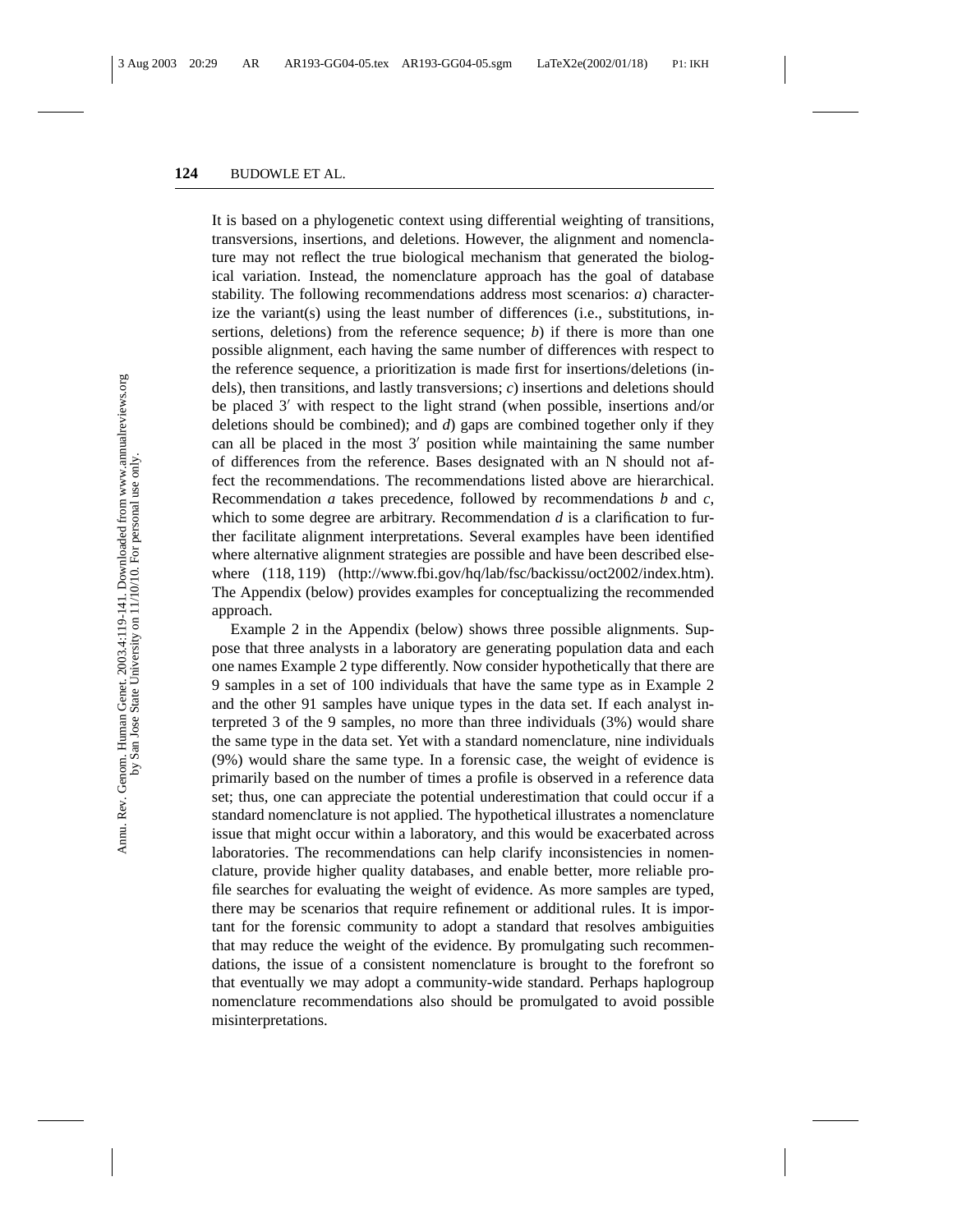# **REFERENCE POPULATION DATABASES**

When a mtDNA sequence from an evidence sample and one from a known reference sample cannot be excluded as originating from the same source, it is desirable to convey some information about the mtDNA profile's rarity. The current practice is to count the number of times a particular sequence is observed in a population database(s) (24, 26, 61) (http://www.promega.com/ussymp10proc/default.htm). Because of the uncertainty involved in all population database samplings, a confidence interval can be placed on the observation (24) (http://www.promega.com/ ussymp 10proc/default.htm). Only the upper bound estimate is provided to the fact finder.

Typically, the population databases used in forensics are comprised of convenience samples (88). The databases tend to represent the general major population groups of the potential contributors of evidence. The relevance and representativeness of these databases should be considered for forensic applications. Demonstrating this is more demanding than with nuclear markers. Because of the lack of recombination, larger mtDNA data sets are needed to assess the degree of variation compared with nuclear markers. Pair-wise comparison of haplotypes and genetic diversity have been used to assess the relevance and representativeness of these databases (26, 81–83, 106). Though such data are of some value, a better approach is to use phylogenetic assessments (1, 2).

Determining the relationships among human mtDNA haplotypes and haplogroups provides more detailed information about the structure of human genetic variation. A haplotype is a specific sequence observed in the population sample; a haplogroup refers to a cluster of haplotypes that share common variable characters that define them as having a shared ancestry. Thus, there are larger samplings within a database of haplogroups than haplotypes. Phylogenetic methods have been used to identify the major human haplogroups and the important variable SNPs that define these groups. Based on the nomenclature alignment recommendations described above, phylogenetic analyses were performed using the Scientific Working Group on DNA Analysis Methods (SWGDAM) mtDNA population data sets (86) (http://www.fbi.gov/hq/lab/fsc/backissu/april2002/index.htm). There are several alternate methods for constructing a phylogenetic tree of the mtDNA sequences, including neighbor-joining, maximum likelihood, minimum spanning networks, and maximum parsimony. These phylogenetic methods are well characterized by the systematic community (56, 59, 95). The maximum parsimony method was used because of the relative ease of interpretation of character changes on the branches that lead to defining and characterizing major human lineages. This phylogenetic method has also been used extensively to examine and characterize human mtDNA control region variation, and thus a large body of data is available for comparison (1, 2, 42, 58, 72, 97). In addition, the assumption of shared variation due to shared ancestry is preferred over that due to homoplasy (i.e., independent gains or secondary losses) unless there is alternate evidence to suggest otherwise. Allard et al. (1, 2) performed parsimony analyses of human mtDNA variation in the SWGDAM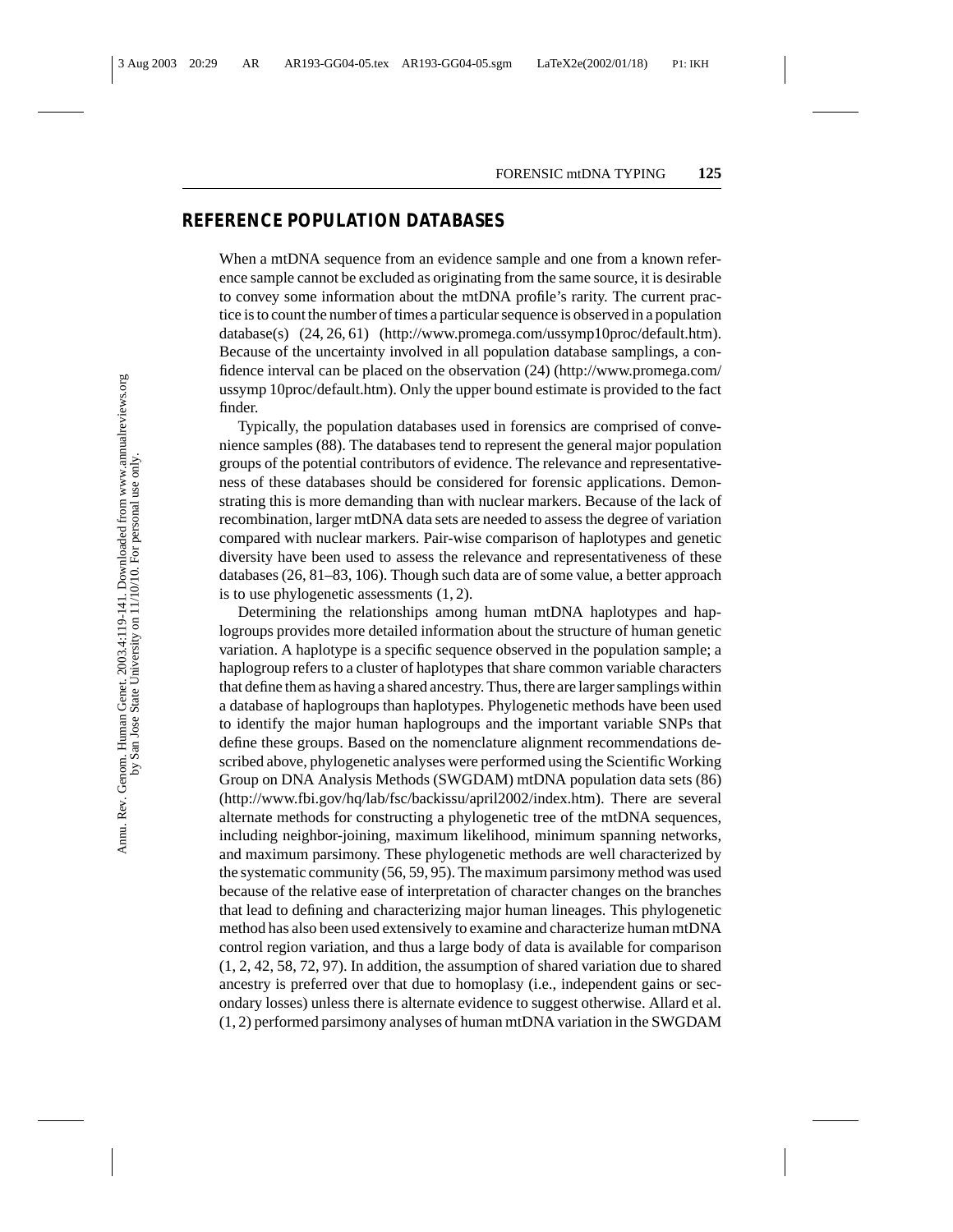data set utilizing the programs Winclada and Nona (49). If the same major lineages supported by the same relevant SNPs are observed in other reference data sets, additional support can be offered for the representativeness and relevance of the SWGDAM data set.

Previous analyses of European Caucasian genetic variation outlined the major branches of the tree of West Eurasian mtDNA haplogroups, as well as the SNPs that define these haplogroups (42, 58, 79). Comparing the SWGDAM European Caucasian data sets with other European analyses shows a consistent phylogenetic structure and defining variants (1). Approximately 99% of the known European and U.S. Caucasian mtDNA variation can be categorized into 10 major haplogroup lineages: H, I, J, K, M, T, U, V, W, and X (42, 58, 111). Haplogroup H is the most commonly observed mtDNA type, occurring at a frequency of 45.7% of the SWGDAM data. The next most common haplogroups in the data set are U (15.6%), T (10.5%), J (10.0%), and K (8.9%), and these values are similar to other published analyses (42, 58, 111). For the Caucasian SWGDAM data set, 229 parsimony informative SNPs were observed, of which 72 SNPs defined clades of 10 or more individuals. After removing some of the redundant sites from closely associated SNPs, a minimum set of 32 SNPs define the 10 haplogroups (Figure 1). The SWGDAM reduced list of SNPs identifies all clusters in the data set with 10 or more individuals and largely overlaps that of previous descriptions of the important SNPs for European Caucasians.

When Allard et al. (2) analyzed the SWGDAM African American mtDNA data, there were not any published analyses of African American mtDNA control region genetic variation, but data from African populations were available (5, 15, 31, 97, 99). The phylogenetic analyses show that the SWGDAM African American data set contains variation consistent with that described in other African populations. Sixteen of the 18 haplogroups previously observed in African populations were observed in the SWGDAM reference data set and included L1a, L1b, L1c, L1e, L2a, L2b, L2c, L3∗, L3b, L3d, L3e1∗, L3e1a, L3e2a, L3e2b, L3e3, and L3e4. Haplogroup L2a is the most commonly observed haplogroup (19%) in the African American data set. The next most common haplogroups are L1c (11%), L1b (9%), and L3b (8%). Approximately 12% of the haplogroups observed within African Americans were common in European Caucasians or Asians; these were H, T, J, K, U6, W/X, V, A, C, and M, respectively. There were 217 parsimony informative SNPs observed in two or more individuals within the African American SWGDAM data set, and 71 SNPs defined clades of 10 or more individuals. A minimum set of 34 SNPs could partition most of the African American haplogroups (Figure 1). The most important SNPs for defining major haplogroups are consistent with previous studies (97).

These data lend additional support that the forensic data sets are useful for applying weight to an observed mtDNA match and are consistent with other assessments of population variation. Additional analyses are underway to assess variation in far East Asians, and the preliminary results suggest that the structure of variation in the SWGDAM data sets is consistent with the variation in other reference population studies.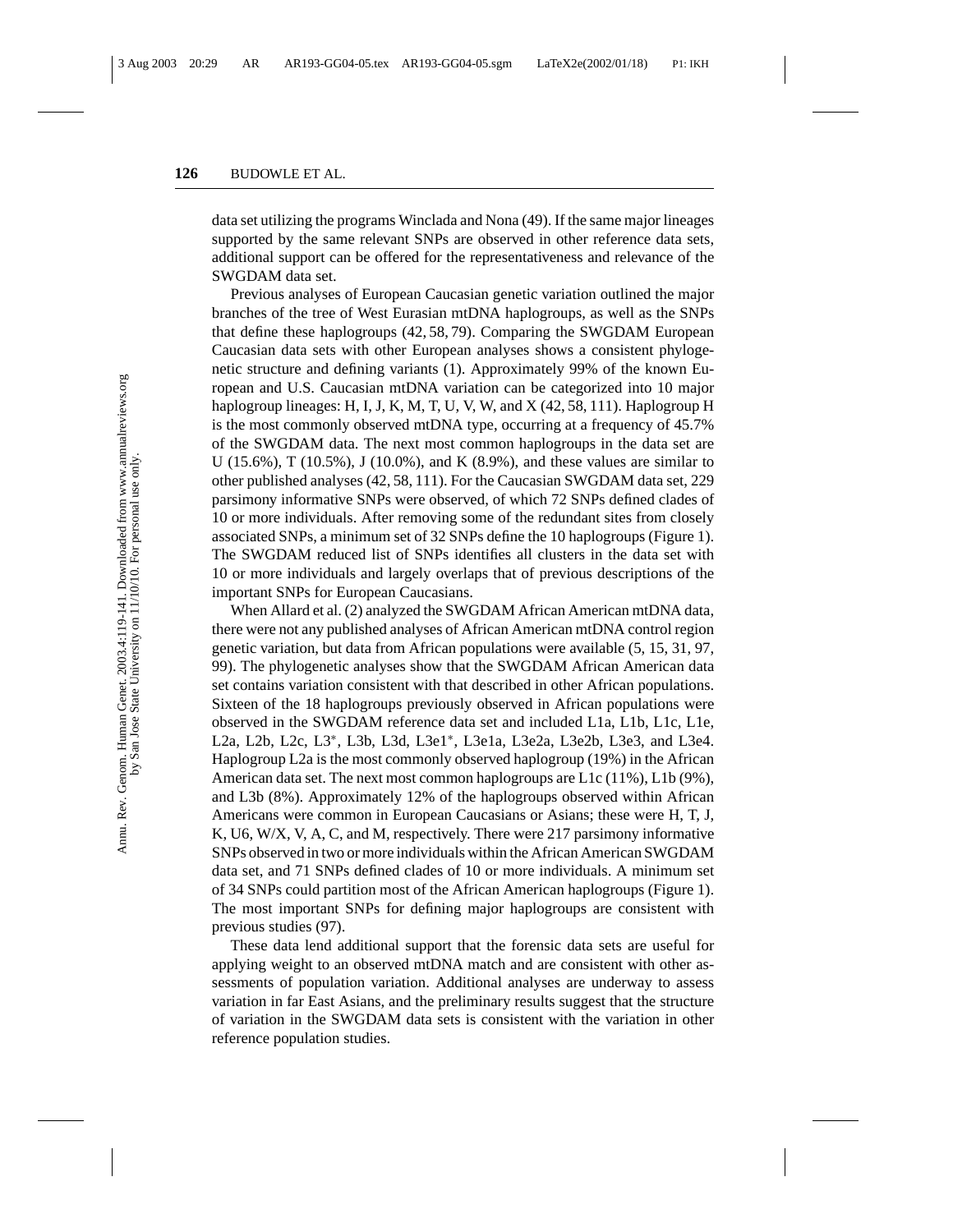

**Figure 1** SNPs determined by phylogenetic analysis of the African American and Caucasian mitochondrial DNA (mtDNA) control region sequences in the Scientific Working Group on DNA Analysis Methods (SWGDAM) database. The numbers refer to the revised Cambridge Reference Sequence (CRS) nomenclature system for mtDNA sites. Light gray and black shading designate single nucleotide polymorphisms (SNPs) that defined groups with 10 or more individuals in the respective data set. Black shading indicates the most informative SNPs based on phylogenetic analysis and examination of the evolution of character data on a tree. This partly entailed removal of some of the redundant characters that define groups. More than one character listed in a shaded area indicates observed multiple states at a site and/or the presence of reversals.

# **HETEROPLASMY**

Heteroplasmy is operationally defined as detecting more than one mtDNA type within an individual. (There are two classes of heteroplasmy: length and point substitution; we concentrate on heteroplasmy at specific points). Heteroplasmy manifests in different ways: *a*) an individual may show more than one mtDNA type in a single tissue, *b*) an individual may be heteroplasmic in one tissue sample and homoplasmic in another tissue sample, and *c*) an individual may exhibit one mtDNA type in one tissue and a different type in another tissue (24, 105) (http://www.promega.com/ussymp10proc/default.htm). Of the three possible heteroplamsic scenarios, the last one is least likely to occur. In the majority of forensic analyses involving HV1 and HV2 of the control region of the mtDNA genome, heteroplasmy is not observed. However, when heteroplasmy is found the mtDNA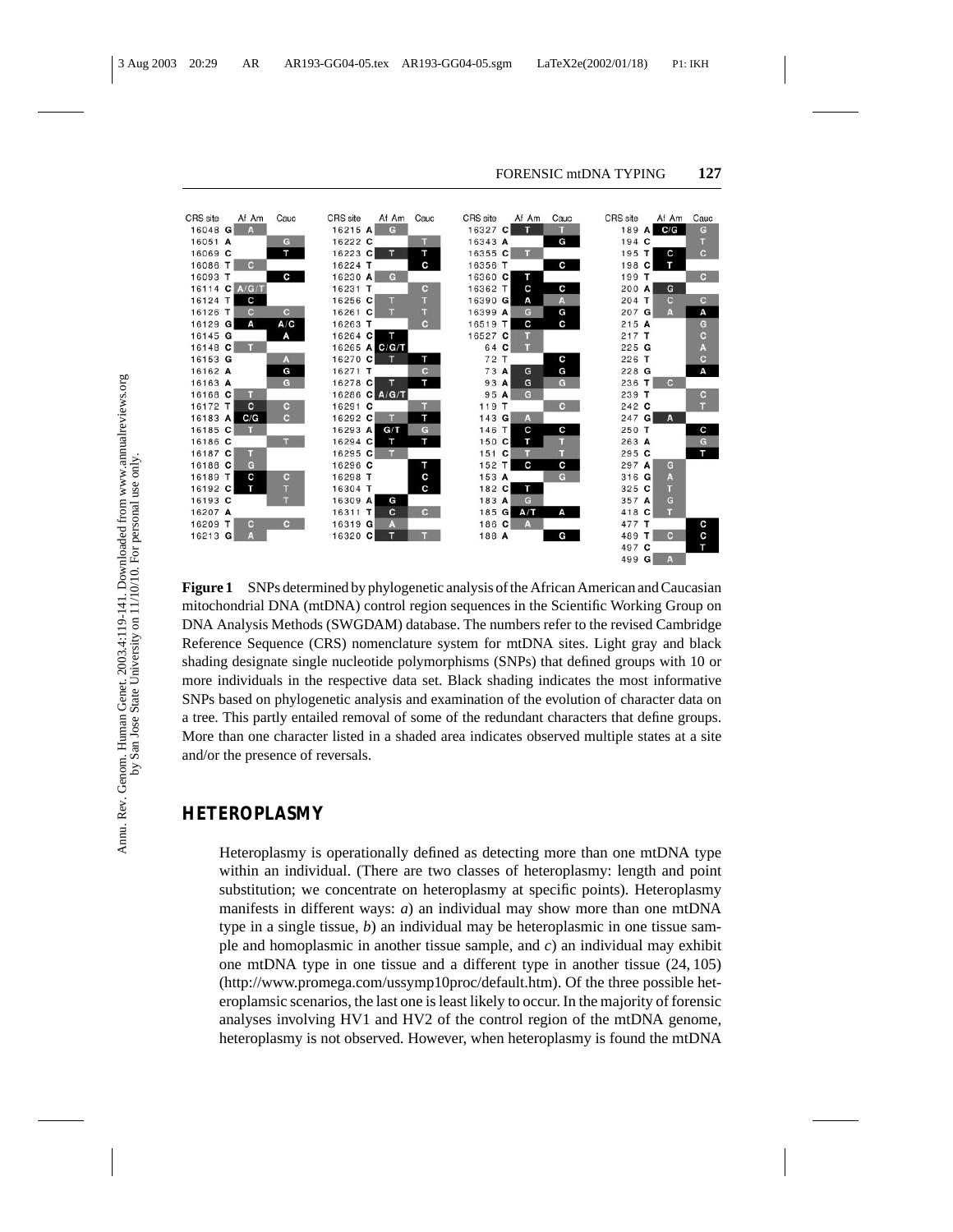species in an individual usually differ at a single base (based on HV1 and HV2 typing). Heteroplasmy at two, and even possibly three, sites also may occur, but at much lower rates.

A decade ago most individuals were thought to be homoplasmic (19, 84, 85). However, with better technology to detect minor components in a sample [i.e., see (114)], and more samples being typed, researchers have observed many examples of heteroplasmy in humans. For example, heteroplasmy was observed at position 16169 of the mtDNA control region in the putative remains of Tsar Nicholas II of Russia (46, 66). The mtDNA sequence analysis of the remains of the Tsar's brother, Grand Duke of Russia Georgij Romanov, also demonstrated heteroplasmy at position 16169 (66). Comas et al. (32) detected heteroplasmy at two positions (16293 and 16311) in the mtDNA from an anonymous donor's plucked hair. Wilson et al. (122) observed a family that carried a mtDNA heteroplasmic state at position 16355. In this family (a mother and two children), blood and buccal swab samples demonstrated the heteroplasmy, and in some cases individual hairs carried either a C or a T at position 16355. Thus, some hairs from a single individual appeared homoplasmic, and some hairs differed from one another at only one nucleotide position. The fact that heteroplasmy occurs more often than originally observed and the mechanism and rate of heteroplasmy are not well defined are often raised in admissibility challenges in an attempt to exclude mtDNA evidence. But with careful evaluation, one can avoid erroneous interpretations.

In forensic analysis, the mtDNA types between a known exemplar(s) and an evidence sample(s) are compared, and established interpretation guidelines are used to assist in the evaluation. If the mtDNA sequences are the same at all defined sites, the interpretation is a failure to exclude the samples as possibly having the same origin (or under some circumstances the same maternal lineage). When heteroplasmy is observed, guidelines are in place to effect an interpretation. If the compared samples have mtDNA sequences that are heteroplasmic at the same nucleotide sites, the interpretation is a failure to exclude. If one sample is heteroplasmic and the other homoplasmic, and they share the same bases at the defined sites, the interpretation also is a failure to exclude the samples as possibly having the same origin because these samples share at least one mtDNA species. If both samples yield a homoplasmic mtDNA profile, yet differ typically, for example, at only one site, additional investigation is warranted. If possible, additional reference samples are obtained and processed. If the evidence and reference samples differ by a single nucleotide and there is no evidence of heteroplasmy, the comparison is reported as inconclusive (i.e., there is insufficient information to render an interpretation of inclusion or exclusion). Some have suggested that one-base differences may be further evaluated based on the rate of mutation or evolution (4, 28, 61, 112). This is a reasonable proposition; however, more data may be needed to apply proper weight to the interpretation. In cases where two or more nucleotide differences exist between the two sequences, generally an exclusion is the rendered interpretation, although rarely a false exclusion will occur using this criterion. Heteroplasmy is most often observed in hair samples because genetic drift and bottlenecks are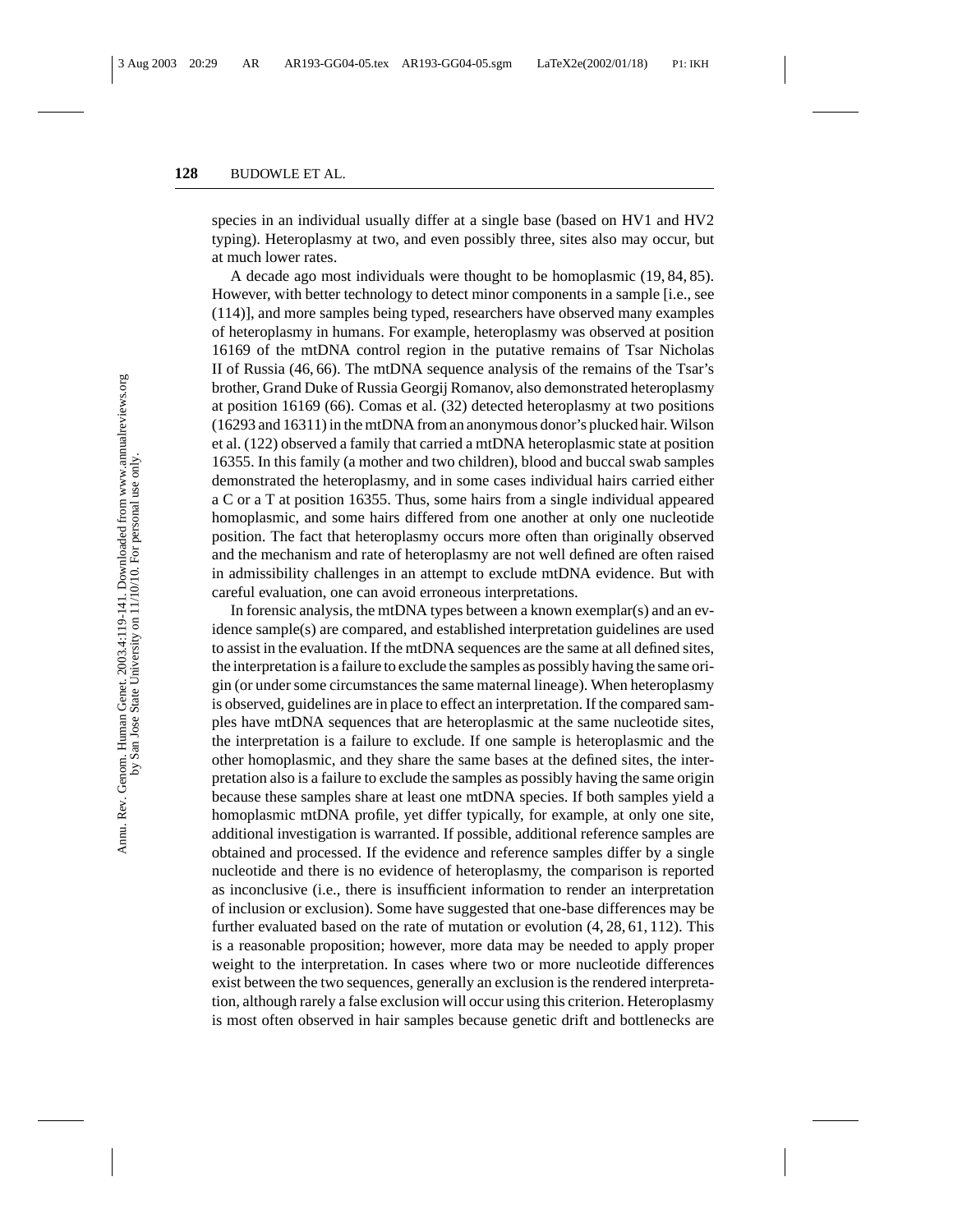created due to a hair follicle's semiclonal nature. If an evidentiary hair sample contains one of the two heteroplasmic lineages observed in a reference sample (or vice versa), then an interpretation of an exclusion is incorrect. Lastly, hairs are the most likely tissue to express homoplasmic profiles that at times may differ by one nucleotide within an individual. When the mtDNA sequence from a hair evidence sample differs from a known reference at one nucleotide position, typing additional known hairs may resolve the issue.

The suggestion that the presence of heteroplasmy renders forensic mtDNA analysis invalid may seem heavy-handed, yet it is routinely raised in admissibility hearings. The following is an example of how the existence of heteroplasmy has been used to challenge the use of mtDNA evidence in the courtroom. Based on current knowledge, when heteroplasmy is observed within the HV1 and HV2, sequences typically show evidence of a mixture or differ in sequence at one and, to a much lesser extent, two bases. However, Grzybowski (52, 53) reported much higher levels of mtDNA heteroplasmy in hair samples. Grzybowski sequenced just HV1 in 100 forcibly removed hairs from 35 Polish individuals. Thirteen of the 35 people displayed heteroplasmy, and more than half of the heteroplasmic individuals carried multiple heteroplasmic sites. One individual was reported to have six heteroplasmic positions. This level of heteroplasmy was substantially higher than was previously observed. Though inconsistent with typical observations, Grzybowski's findings (52) were used to challenge the admissibility of mtDNA analysis of forensic samples (21, 37, 38), though to no avail. A single study may be an outlier and/or may not be sufficient evidence to change established tenets. Though such a study might be readily dismissed in the scientific arena, this sort of finding can persist in the courtroom. Regardless, oddities should not be dismissed in forensic DNA analysis without review and due consideration.

Grzybowski (52) used at least three orders of magnitude more template DNA in the PCR, as well as approximately twice the number of cycles of PCR, than routinely used in forensic laboratories. Such analytical conditions are likely to succumb to contamination problems, and Tully  $\&$  Lareu (113) suggested this could be the basis for Grzybowski's findings. Budowle et al. (20) concurred and carried out a more in-depth review of the Grzybowski data. Since the same hair samples were not available for reanalysis, we analyzed the natural human mtDNA HV1 variation within a reference sample population (1). Using the phylogenetic analyses described above, we compared these analyses with that observed in the Grzybowski (52) study.

First, we found the primary sequence data displayed in the tables and figures of Grzybowski (52) inconsistent with the reported sites. The sequences were misidentified and/or outside the mtDNA regions that were initially amplified. Second, only two of Grzybowski's (52) four defined hot spots (i.e., rapidly changing sites) match the most variable sites (16126 and 16311) known for U.S. and European Caucasians (1). Using the SWGDAM mtDNA population data set (86) (http://www.fbi.gov/hq/lab/fsc/backissu/april2002/index.htm), many other sites (16093, 16129, 16172, 16183, 16189, 16192, 16261, 16362) change more rapidly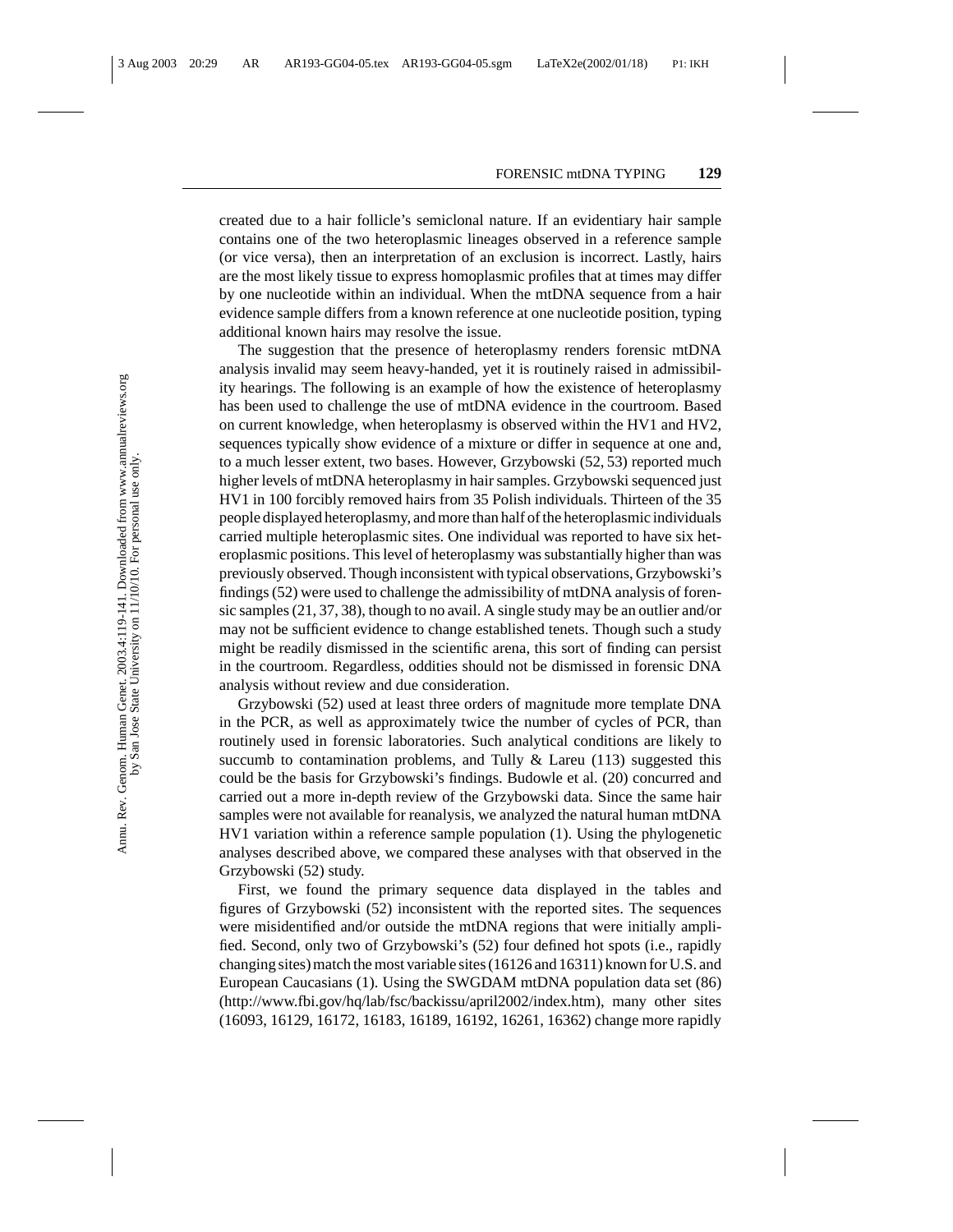in HV1 (1) than sites 16294 and 16296, which Grzybowski (52) described as hot spots. In fact, site 16296 has a relatively slow rate of change (1). Sites that change rapidly in the mtDNA HV1 and are not listed as hot spots by Grzybowski (52) include 16129, 16189, 16192, and 16362. Third, Grzybowski (52) reported other heteroplasmic sites that are uncommon in the Caucasian reference data set. For instance, sites 16088, 16105, and 16125 showed no variation when compared to the 1771 Caucasians in the SWGDAM data set (1). Many of the heteroplasmic sites listed by Grzybowski (52) are rare variants in the SWGDAM data set. These include 16024 (n = 6), 16090 (n = 2), 16140 (n = 4), 16167 (n = 6), 16243 (n = 7), 16288 (n = 5), and 16316 (n = 11).

These observations suggest that Grzybowski's (52) results are unusual and would be an unlikely combination of variable sites. Review of the data supports that fundamental flaws in the primary data and contamination may explain some, but not all, of the results. The observation of rare types in multiple individuals cannot be explained solely by contamination. It is possible that Poles are genetically different (at mtDNA), although European data do not support this contention. Alternatively, the extreme analytical PCR conditions may enable detection of nuclear pseudogenes. Such genes are found within the nuclear genome and are abundant (12, 87). More studies are needed to determine if some of the odd results are due to amplification of nuclear pseudogenes. Regardless, Grzybowski's analytical methods are not typically recommended for forensic casework. Thus, his results do not apply to other methods of mtDNA analysis and cannot be used to question the reliability of current practices in the forensic arena. One might ask how such a study could be considered a basis for questioning the reliability of mtDNA forensic analysis in light of the fact that the scientific literature is replete with data demonstrating its reliability. As stated earlier, in the legal arena any study that may raise doubt may be considered [see (20, 37, 38)].

Instead of wholly rejecting a method, it might be better for one to consider what the consequence would be if higher levels of heteroplasmy were found to exist. Typically, when more than one site is observed to be heteroplasmic in an individual sample(s), most of the samples show both types at the sites. Only a small portion of samples would be problematic and these would be when two samples present themselves as homoplasmic and differ by two sites. With the current interpretational guidelines, the interpretation would be an exclusion. The forensic community accepts such an interpretation because it would at most result in excluding an accused individual as the source of the sample when he/she is the true source.

## **PATERNAL LEAKAGE AND RECOMBINATION**

The mitochondrial genome is inherited maternally. Although sperm contain a few mitochondria in the neck and tail regions, the male mitochondrial genome is destroyed during or shortly after fertilization. Sperm mitochondria disappear in early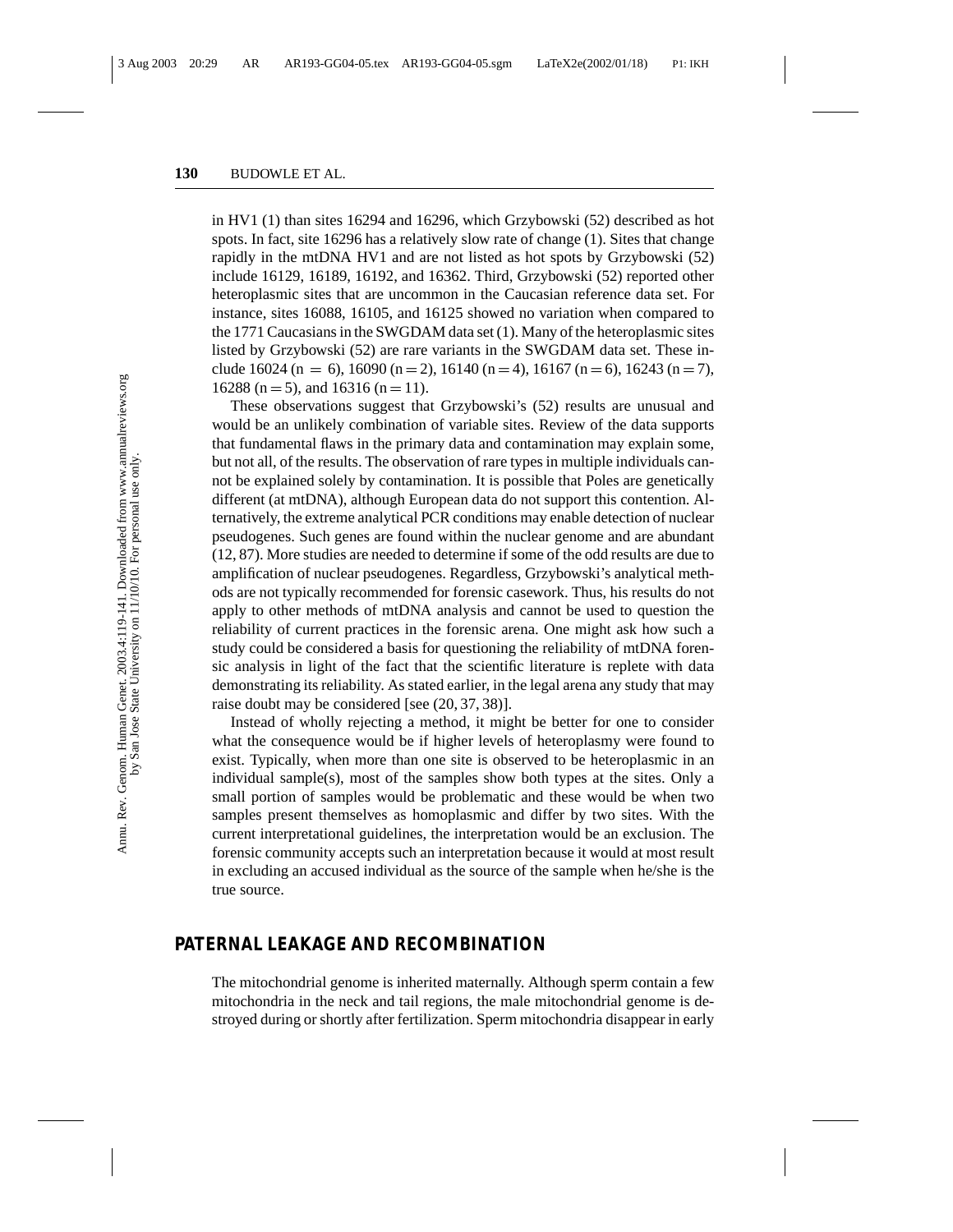embryogenesis by selective destruction, inactivation, or dilution (34, 35, 103, 104). However, there are a few reported examples of paternal inheritance of the mitochondrial genome in animals, but these do not represent the norm. For example, Gyllensten et al. (51) reported paternal inheritance of mtDNA in lab mice to occur at a rate about  $1 \times 10^{-5}$  to  $5 \times 10^{-5}$  per generation. In humans, the evidence is scant for paternal inheritance. Although rare, the possibility that paternal inheritance may occur has been proffered in the courtroom as a basis for not admitting mtDNA evidence. The argument is that because paternal mitochondrial DNA leakage may occur, and though it may be rare, one does not know if it occurs and if so how often; therefore mtDNA analysis is not ready for forensic applications.

The initial evidence for the possibility of human paternal mtDNA inheritance was reported by Hagelberg et al. (54). They observed in an isolated population from the island of Nguna, in the archipelago Vanuatu in Melanesia, a rare mutation in three unrelated human mtDNA lineages. The variant was a substitution (a C to T) at position 16076, which had been observed only once before in a European sample population. The occurrence of such a rare mutation in three distinct haplogroups in one geographic location is highly unlikely and could only be explained by paternal leakage and recombination. Thus, the Hagelberg et al. (54) study became the basis of a debate in the courtroom and also in the scientific arena to support the notion that recombination may occur within the mitochondrial genome. Although Hagelberg et al. (55) retracted their findings, reporting that the observation was due to an alignment error, the debate continues. Schwartz  $\&$  Vissing (102) recently identified a 28-year-old man with mitochondrial myopathy, where the causative mtDNA was paternal in origin and accounted for 90% of his muscle's mtDNA. The patient's blood, hair, and cultured fibroblasts carried maternal origin mtDNA.

Fueled by the initial report by Hagelberg et al. (54), Awadallah et al. (10) and Eyre-Walker et al. (40) statistically analyzed mtDNA sequence data for evidence of recombination. They observed a large number of homoplasies and reasoned that these were due either to repeated mutations or recombination between lineages. Since they observed disruption in linkage disequilibrium correlated with distance, recombination seemed a more plausible explanation. Awadallah et al. (10, 40) suggested that the large number of homoplasies most likely are the result of recombination between maternal and paternal lineages or between nuclear pseudogenes and the mitochondrial genome. However, there is no demonstrated case of recombination. But there is evidence of homologous recombination activity within mammalian mitochondrial extracts (possibly involved in mitochondrial DNA repair) (110), and it has been reported that paternal mitochondria can enter the egg (34, 35, 103, 104). In the case of paternal and maternal recombination, recombination would require physical contact between egg and sperm mtDNA, which currently is difficult to envision.

There have been several criticisms of the Awadallah et al. (10, 40) analysis (8, 65, 69, 73, 75, 80). The critiques suggest that Eyre-Walker et al. (*a*) analyzed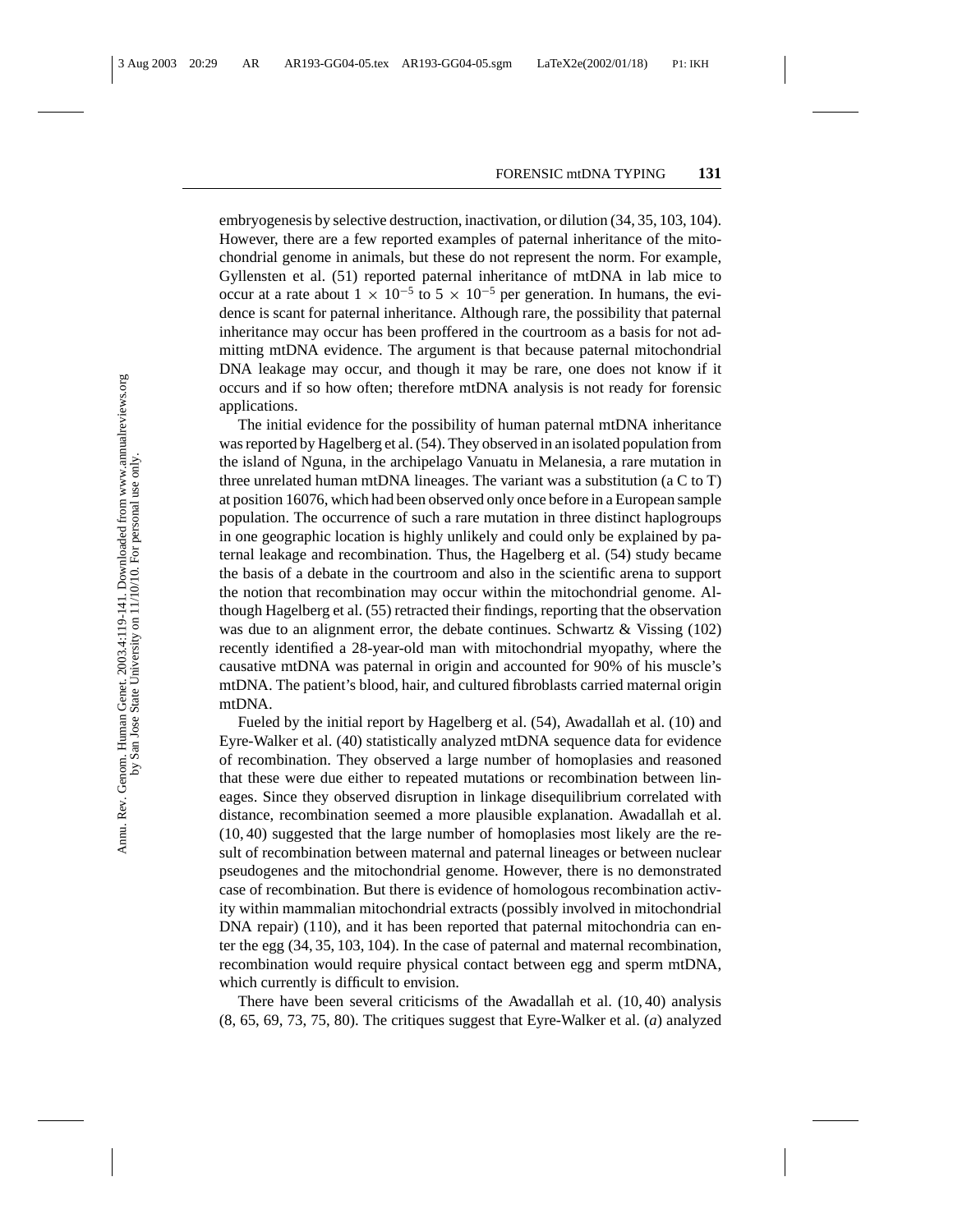data with sequencing errors and scoring inconsistencies, which is another reason to establish nomenclature rules as discussed earlier; *b*) constructed their phylogenetic tree assuming that hypothetical ancestral types at nodes of the tree were extinct, which is probably an invalid assumption that resulted in an increased number of observed homoplasies (i.e., an artifact of analysis); *c*) used the measure r2, and this created a bias in the analysis (i.e., an artifact of analysis); *d*) rejected that mutational hot spots exist; and *e*) chose sites that by chance gave rise to a negative correlation. Awadallah et al. (10, 41) rebutted these arguments by analyzing better quality data sets and by asserting that their statistical approach was appropriate. We suggest that direct and indirect signatures of recurrent mutations are a more plausible explanation than recombination (30, 71).

The debate on paternal leakage and recombination will likely continue. Family studies have yet to document recombination (75), so recombination would seem unlikely or at best rare. However, disproving the negative is impossible. Furthermore, and rightly so, Eyre-Walker et al. (41) point out that paternal inheritance is rarely tested in family studies, and SNPs have not been considered as possibly being due to recombination. Yet, maternal inheritance patterns do not seem discrepant, and for the HV1 and HV2 on average Caucasians differ at eight sites and Africans differ at 15 sites. Regardless, even if paternal leakage and recombination were to occur, it would seem to be infrequent; so it may be better to ask what the implications are, particularly for forensics.

Perhaps paternal leakage may make a small contribution to mtDNA variation. Therefore, if recombination occurs, and it would have to be more than rarely, it may affect the evolutionary clock estimates and times of divergence may be greater for mtDNA. It would not impact evolutionary estimates based on other markers. The forensic impact would be negligible, if any at all. First, forensic estimates of mtDNA profile rarity do not rely on evolutionary estimates; relevant reference population data sets are from current population groups. Second, most comparisons are made from evidence to putative direct sources. Thus, the mechanism that generated an individual's genetic constitution does not need to be understood to effect a comparison of evidence with an exemplar. However, when believed maternal relatives are used as a reference, one must always consider mutations. If paternal inheritance and/or recombination had occurred, the result, if not considered, could be a false exclusion. This will likely be a rare circumstance. In the case of identifying remains, mtDNA data, alone, rarely are sufficient to render an absolute identification. Other data, such as anthropological, geo-location, markings, time of death, etc., are considered. In those unlikely situations where all data, except mtDNA, support an identification, it may be worth considering typing an informative paternal lineage sample although we would not recommend typing paternal sources routinely. It is difficult to envision that paternal inheritance or recombination would result in a false positive. It does not matter how the genetic constitution of an individual is generated; it matters whether or not he/she carries a mtDNA type in common with the evidence. Lastly, if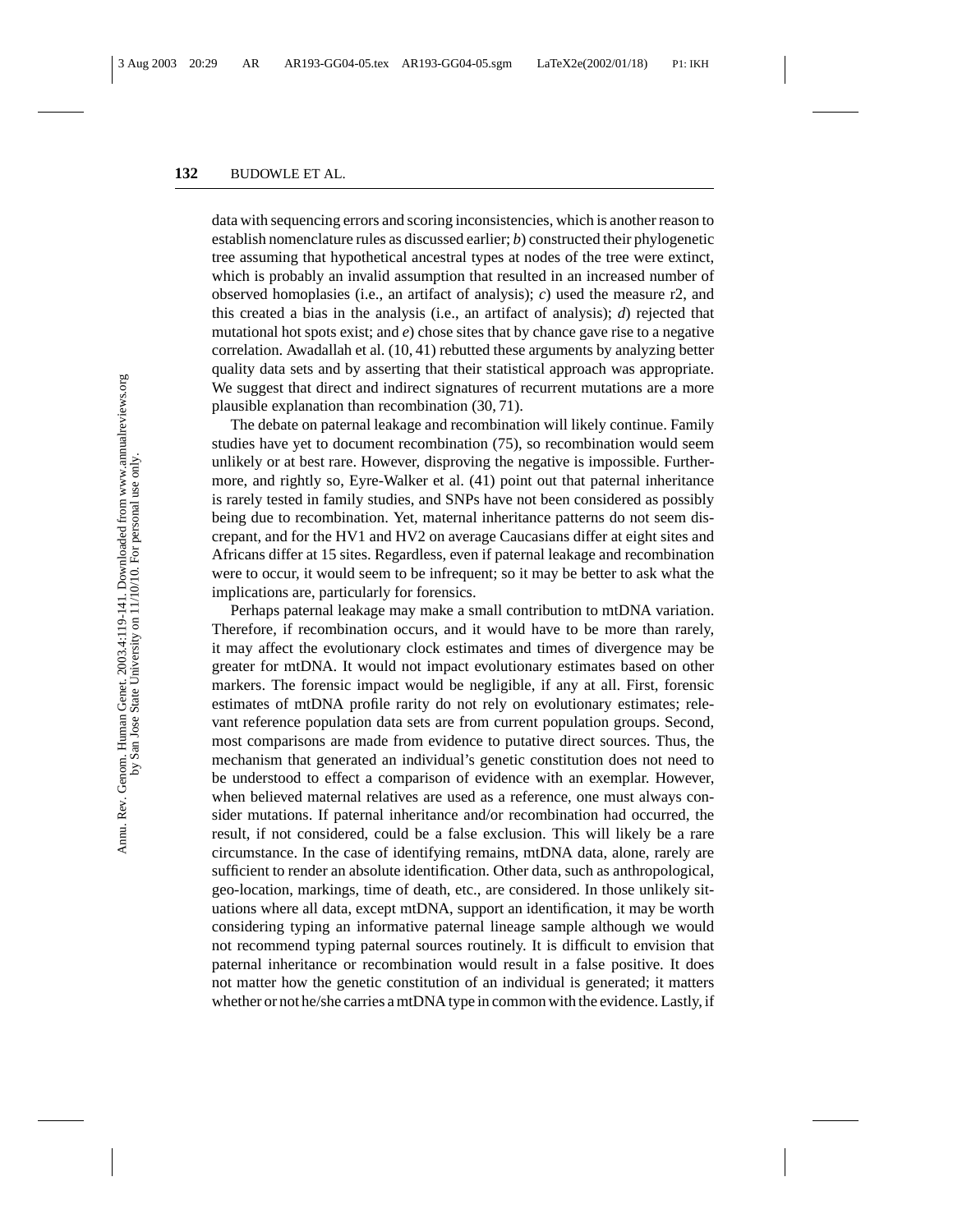recombination occurs, the current forensic practice of determining the weight of evidence (by counting the number of observed sequences in a data set) will be more conservative than believed. We suggest that current practices are adequate and reliable. Indeed, Eyre-Walker's position on forensics is consistent with ours— "if the sequences are identical the chances are good that's the woman's son or daughter" and "If you get a one-base-pair mismatch, do you say 'This is not your child?'" (107).

### **SUMMARY/CONCLUSION**

Although the scientific community has spent more than ten years developing, validating, and laying the foundation for forensic use of mtDNA analysis, debate on the validity and reliability of scientific methods often arises in the courtroom. When the government is the proponent of the evidence, it is the defense's responsibility to vigorously challenge such evidence. In some instances such challenges are warranted; sometimes they are frivolous. Regardless, one must not dismiss but instead recognize and properly characterize issues raised in the courtroom. Moreover, prior to implementation of mtDNA sequencing of forensic biological evidence, foundations should be laid that address genetically related issues, e.g., nomenclature, reference population databases, heteroplasmy, paternal leakage, recombination, and interpretation of results. Challenges to mtDNA analysis often focus on the genetic issue of heteroplasmy, and to a lesser degree paternal leakage and recombination. However, the premise that "unless one has the sum total knowledge of everything, one should not proceed" is not acceptable or a tenet in any scientific endeavor. These challenges on mtDNA in the courtroom have been overwhelmingly unsuccessful. The techniques are well grounded and reviewed by the scientific community. Moreover, the scientific community is well aware of those factors that can impact the interpretation of results and does not find them to affect the reliability of mtDNA profiling. Forensic scientists take appropriate steps and evaluate new issues as they arise for their potential impact. We have described some of the issues raised in the courtroom and the impact some of those issues may have on interpretation. Space limitations do not permit us to go into greater detail on some genetic issues that are important to the application of forensic mtDNA analysis. Hopefully the reader gains an appreciation of some of the genetic aspects to consider for use of a forensic application such as mtDNA analysis.

#### **ACKNOWLEDGMENT**

This is publication number 03-01 of the Laboratory Division of the Federal Bureau of Investigation. Names of commercial manufacturers are provided for identification only, and inclusion does not imply endorsement by the Federal Bureau of Investigation.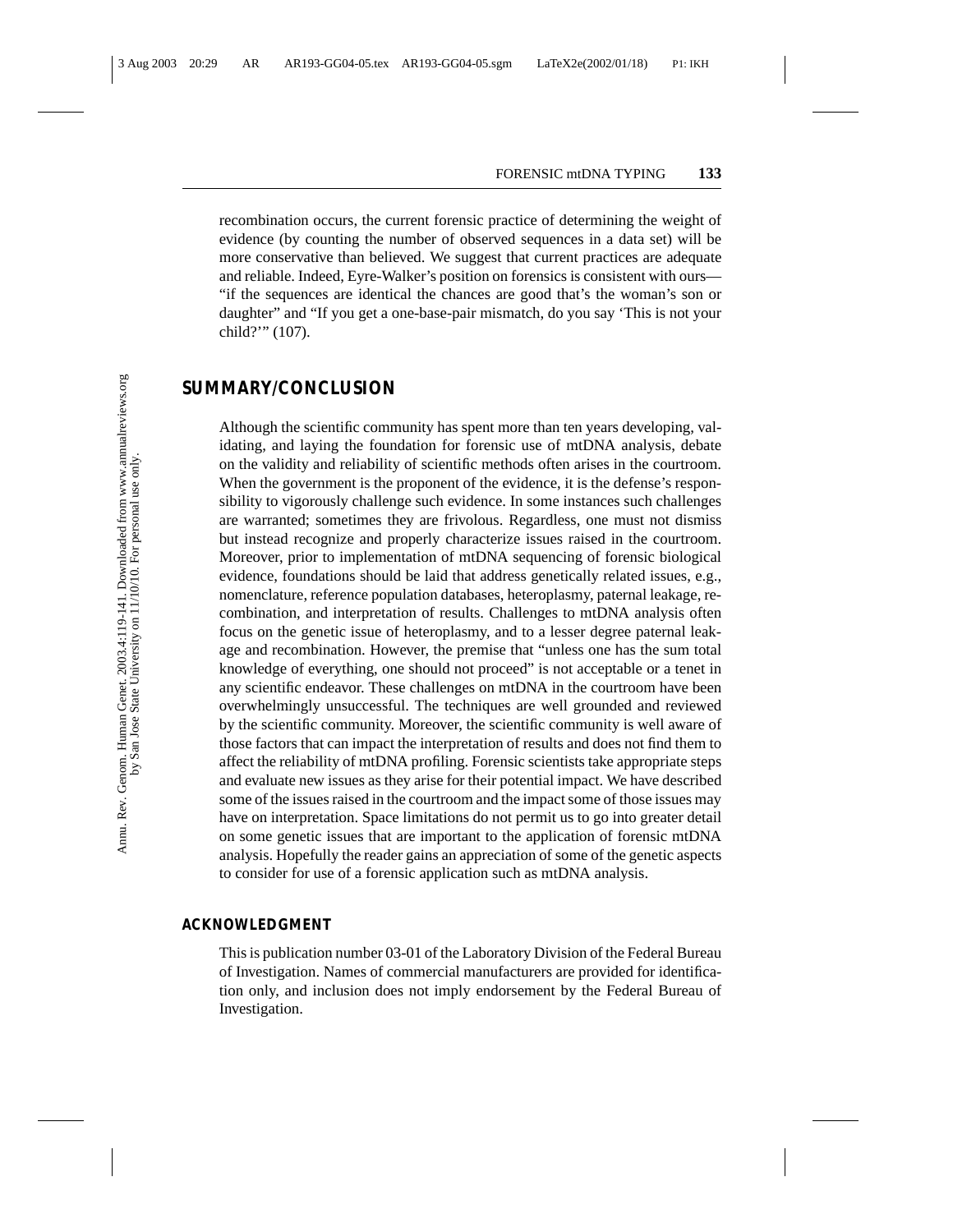#### **The** *Annual Review of Genomics and Human Genetics* **is online at http://genom.annualreviews.org**

#### **LITERATURE CITED**

- 1. Allard MW, Miller K, Wilson MR, Monson KL, Budowle B. 2002. Characterization of the Caucasian haplogroups present in the SWGDAM forensic mtDNA data set for 1771 human control region sequences. *J. Forensic Sci.* 47:1215–23
- 2. Allard MW, Miller K, Wilson MR, Monson KL, Budowle B. 2003. Characterization of 1257 human control region sequences for the African American and African haplogroups in the SWGDAM forensic mtDNA data set.*Forensic Sci. Int.* **Submitted**
- 3. Allen M, Engstrom AS, Myers S, Handt O, Saldeen T, et al. 1998. Mitochondrial DNA sequencing of shed hairs and saliva on robbery caps: sensitivity and matching probabilities. *J. Forensic Sci.* 43:453–64
- 4. Alonso A, Salas A, Albarran C, Arroyo E, Castro A, et al. 2002. Results of the 1999–2000 collaborative exercise and proficiency testing program on mitochondrial DNA of the GEP-ISFG: an interlaboratory study of the observed variability in the heteroplasmy level of hair from the same donor. *Forensic Sci. Int.* 125:1–7
- 5. Alves-Silva J, Santos M, Guimaraes P, Ferrekra A, Bandelt H, et al. 2000. The ancestry of Brazilian mtDNA lineages. *Am. J. Hum. Genet.* 67:444–61
- 6. Andrews R, Kubacka I, Chinnery P, Lightowlers R, Turnbull D, Howell N. 1999. Reanalysis and revision of the Cambridge reference sequence for human mitochondrial DNA. *Nat. Genet.* 23:147
- 7. Anderson S, Bankier AT, Barrell BG, de Bruijn MHL, Coulson AR, et al. 1981. Sequence and organization of the human mitochondrial genome. *Nature* 290:457– 65
- 8. Arctander P. 1999. Mitochondrial recombination? *Science* 284(5423):2090–91
- 9. Awadalla P, Eyre-Walker A, Maynard Smith J. 1999. Linkage disequilibrium and recombination in hominid mitochondrial DNA. *Science* 286:2524–25
- 10. Awadalla P, Eyre-Walker A, Maynard Smith J. 2000. Questioning evidence for recombination in human mitochondrial DNA. *Science* 288:1931a
- 11. Bar W, Brinkmann B, Budowle B, Carracedo A, Gill P, et al. 2000. DNA Commission of the International Society for Forensic Genetics: guidelines for mitochondrial DNA typing. *Int. J. Leg. Med.* 113:193–96
- 12. Bensasson D, De-Xing Z, Hartl DL, Hewitt GM. 2001. Mitochondrial pseudogenes: evolution's misplaced witnesses. *Trends Ecol. Evol.* 16:314–21
- 13. Bendall KE, Macaulay VA, Sykes BC. 1997. Variable levels of a heteroplasmic point mutation in individual hair roots. *Am. J. Hum. Genet.* 61:1303–8
- 14. Bendall KE, Sykes BC. 1995. Length heteroplasmy in the first hypervariable segment of the human mtDNA control region. *Am. J. Hum. Genet.* 57:248–56
- 15. Bendelt H, Alves-Silva J, Guimaraes P, Santos M, Brehm A, et al. 2001. Phylogeography of the human mitochondrial haplogroups L3e: a snapshot of African prehistory and Atlantic slave trade. *Ann. Hum. Genet.* 65:549–63
- 16. Bogenhagen D, Clayton DA. 1974. The number of mitochondrial deoxyribonucleic acid genomes in mouse L and human HeLa cells. *J. Biol. Chem.* 249:7791–95
- 17. Boles TC, Snow CC, Stover E. 1995. Forensic DNA typing on skeletal remains from mass graves: a pilot project in Guatemala. *J. Forensic Sci.* 40:349–55
- 18. Brown WM, Prager EM, Wang A, Wilson AC. 1982. Mitochondrial DNA sequences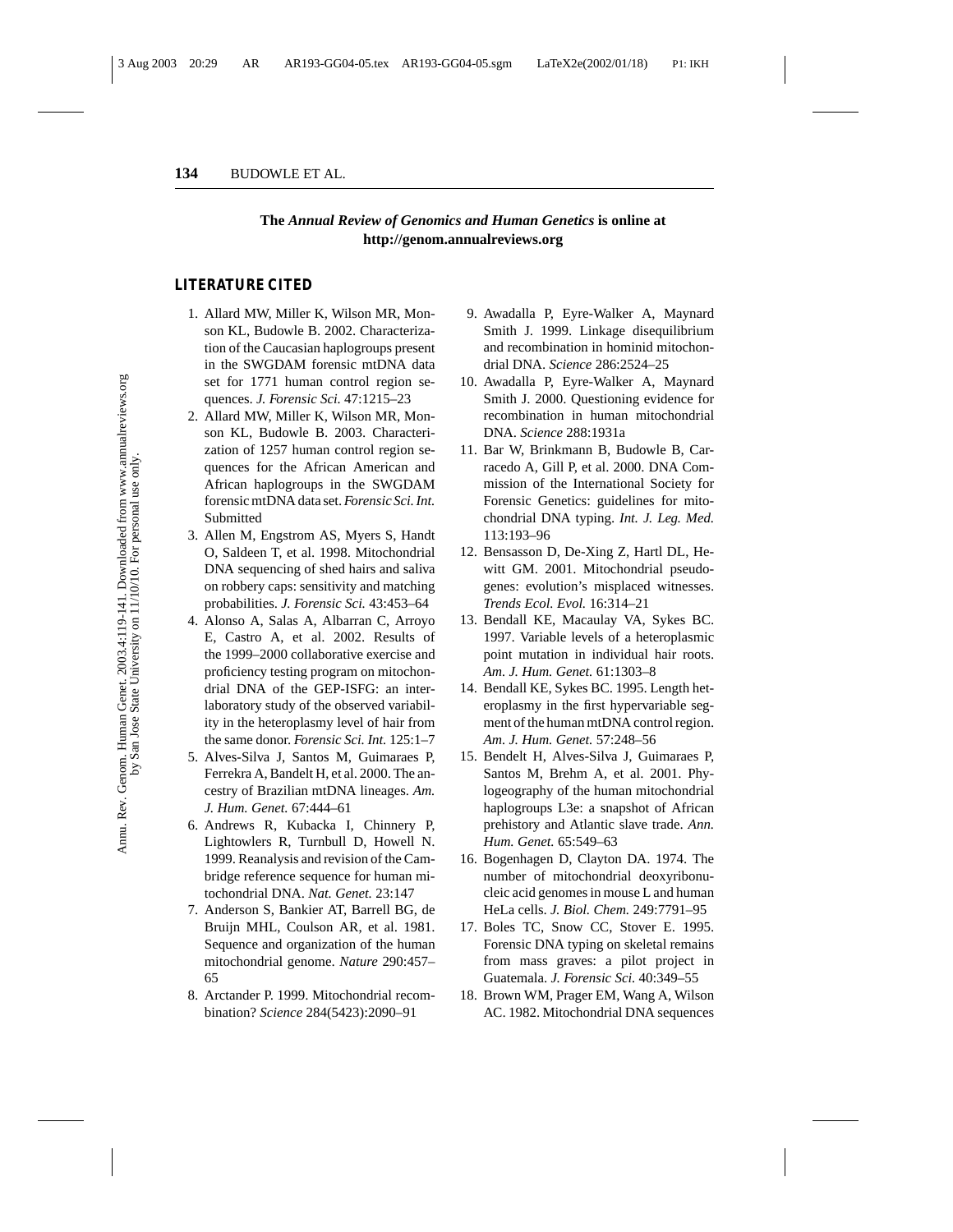of primates: tempo and mode of evolution. *J. Mol. Evol.* 18:225–39

- 19. Budowle B, Adams DE, Comey CC, Merril CR. 1990. Mitochondrial DNA: a possible genetic material suitable for forensic analysis. In *Advances in Forensic Science*, ed. H Lee, RE Gaensslen, 76–97. Chicago, IL: Year Book Med. Publ. 278 pp.
- 20. Budowle B, Allard MW, Wilson MR. Critique of interpretation of high levels of heteroplasmy in the human mitochondrial DNA hypervariable region I from hair. *Forensic Sci. Int.* 126:30–33
- 21. Budowle B, Allard MW, Wilson MR. 2002. Characterization of heteroplasmy and hypervariable sites in HV1: critique of D'Eustachio's interpretations. *Forensic Sci. Int.* 130:68–70
- 22. Budowle B, Baechtel FS. 1990. Modifications to improve the effectiveness of restriction fragment length polymorphism typing. *Appl. Theor. Electrophoresis* 1:181–87
- 23. Budowle B, Chakraborty R, Giusti AM, Eisenberg AJ, Allen RC. 1991. Analysis of the VNTR locus D1S80 by the PCR followed by high-resolution PAGE. *Am. J. Hum. Genet.* 48:137–44
- 24. Budowle B, DiZinno JA, Wilson MR. 1999. *Interpretation guidelines for mitochondrial DNA sequencing*. Presented at Int. Symp. Hum. Identif., 10th, Madison, Wis.
- 25. Budowle B, Lindsey JA, DeCou JA, Koons BW, Giusti AM, Comey CT. 1995. Validation and population studies of the loci LDLR, GYPA, HBGG, D7S8, and Gc (PM loci), and HLA-DQ $\alpha$  using a multiplex amplification and typing procedure. *J. Forensic Sci.* 40:45–54
- 26. Budowle B, Wilson MR, DiZinno JA, Stauffer C, Fasano MA, Holland MM. 1999. Mitochondrial DNA regions HVI and HVII population data. *Forensic Sci. Int.* 103:23–35
- 27. Cann RL, Stoneking M, Wilson AC. 1987. Mitochondrial DNA and human evolution. *Nature* 325:31–36
- 28. Carracedo A, Bar W, Mayr W, Morling N, Olaisen B, et al. 2000. DNA commission of the international society for forensic genetics: guidelines for mitochondrial DNA typing. *Forensic Sci. Int.* 110:79–85
- 29. Case JT, Wallace DC. 1981. Maternal inheritance of mitochondrial DNA polymorphisms in cultured human fibroblasts. *Somat. Cell Genet.* 7:103–8
- 30. Chakraborty R, Jin L, Deka R, Kimmel M, Budowle B. 2001. *Signatures of recurrent mutations at single nucleotide polymorphism sites in the hypervariable domains of the mitochondrial control region and their implications for evolutionary studies.* Presented at Am. Assoc. Phys. Anthropol., St. Louis, Mo.
- 31. Chen Y, Olekers A, Schurr T, Kogelnik A, Huoponen K, Wallace D. 2000. MtDNA variation in the South African Kung! and Khwe and their genetic relationships to other African populations. *Am. J. Hum. Genet.* 66:1362–83
- 32. Comas D, Paabo S, Bertranpetit J. 1995. Heteroplasmy in the control region of human mitochondrial DNA. *Genes Res.* 5:89–90
- 33. Comey CT, Budowle B. 1991. Validation studies on the analysis of the HLA-DQ alpha locus using the polymerase chain reaction. *J. Forensic Sci.* 36:1633–48
- 34. Cummins JM, Wakayama T, Yanagimachi R. 1997. Fate of microinjected sperm components in the mouse oocyte and embryo. *Zygote* 5:301–8
- 35. Cummins JM, Wakayama T, Yanagimachi R. 1998. Fate of microinjected spermatid mitochondria in the mouse oocyte and embryo. *Zygote* 6:213–22
- 36. Daoudi Y, Morgan M, Diefenbach C, Ryan J, Johnson T, et al. 1998. *Identification of the Vietnam tomb of the unknown soldier, the many roles of mitochondrial DNA.* Presented at Int. Symp. Huml Identif.,  $9<sup>th</sup>$ , Madison, Wis.
- 36a. Daubert v. Merrell Dow Pharmaceuticals, Inc., 509 U.S. 579 (1993)
- 37. D'Eustachio P. 2002. Letter to the editor.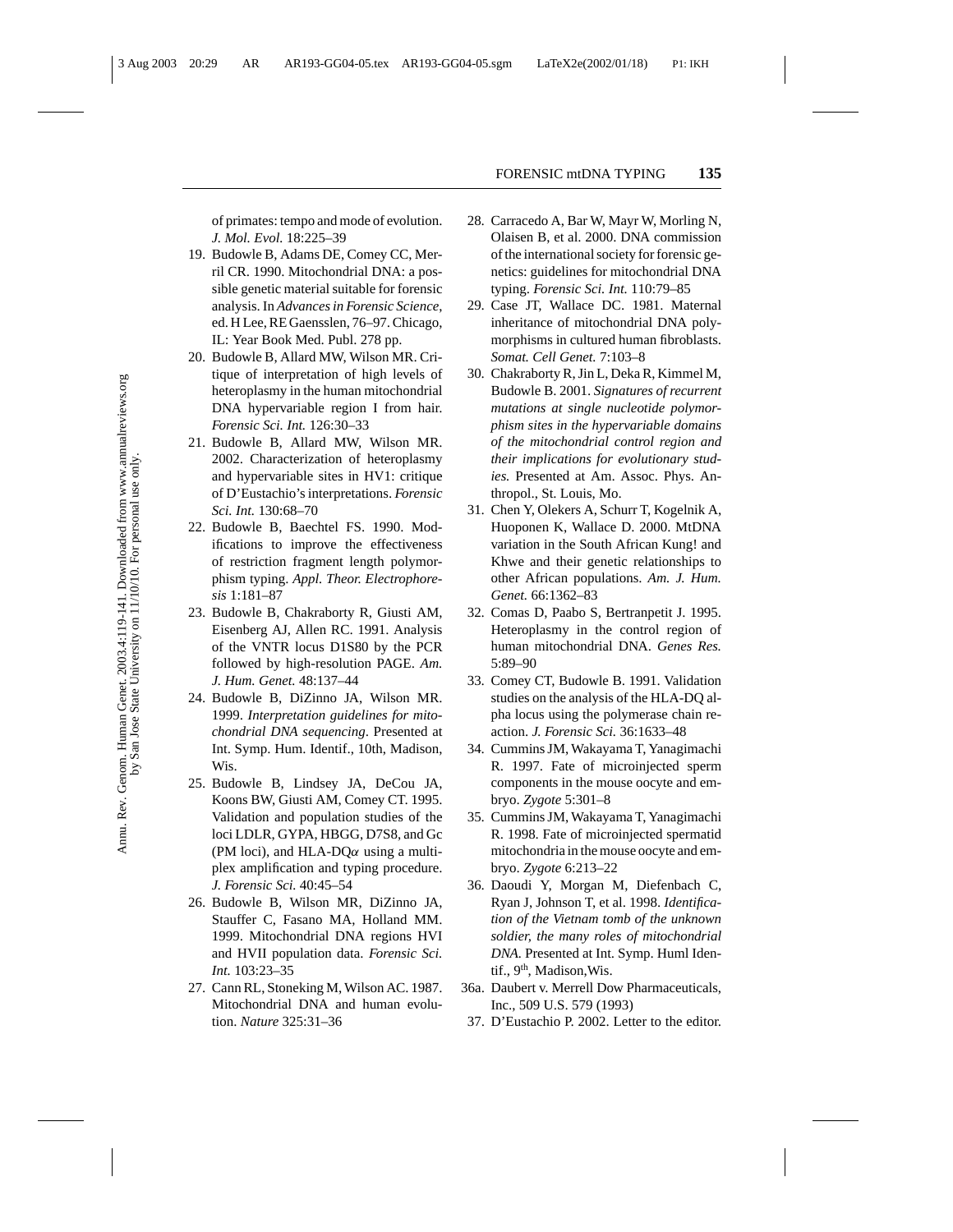High levels of mitochondrial DNA heteroplasmy in human hairs by Budowle et al. *Forensic Sci. Int.* 130(1):63–67

- 38. D'Eustachio P. 2000. People v. Edmund Ko, Indictment No. 2449/98, New York County, May 10, pp. 528–31
- 39. Edwards A, Civitello A, Hammond HA, Caskey CT. 1991. DNA typing and genetic mapping with trimeric and tetrameric tandem repeats. *Am. J. Hum. Genet.* 49:746– 56
- 40. Eyre-Walker A, Smith N, Maynard Smith J. 1999. How clonal are human mitochondria? *Proc. R. Soc. London Ser. B* 266:477–83
- 41. Eyre-Walker A, Smith N, Maynard Smith J. 1999. Reply to Macaulay et al. (1999): mitochondrial DNA recombination reasons to panic. *Proc. R. Soc. London Ser. B* 266:2041–42
- 42. Finnila S, Lehtonen MS, Majamaa K. 2001. Phylogenetic network for European mtDNA. *Am. J. Hum. Genet.* 68:1475– 84
- 43. Foran D, Hixson JE, Brown WM. 1988. Comparisons of ape and human: sequences that regulate mitochondrial DNA transcription and D-loop DNA synthesis. *Nucleic Acids Res.* 17:5841–61
- 44. Fucharoen G, Fucharoen S, Horai S. 2001. Mitochondrial DNA polymorphisms in Thailand. *J. Hum. Genet.* 46:115–25
- 45. Giles RE, Blanc H, Cann HM, Wallace DC. 1980. Maternal inheritance of human mitochondrial DNA. *Proc. Natl. Acad. Sci. USA* 77:6715–19
- 46. Gill P, Ivanov PL, Kimpton C, Piercy R, Benson N, et al. 1994. Identification of the remains of the Romanov family by DNA analysis. *Nat. Genet.* 6:130–35
- 47. Gill P, Jeffreys AJ, Werrett DJ. 1985. Forensic application of DNA fingerprints. *Nature* 318:577–79
- 48. Ginther C, Issel-Tarver L, King MC. 1992. Identifying individuals by sequencing mitochondrial DNA from teeth. *Nat. Genet.* 2:135–38
- 49. Goloboff P. 1994. NONA: a tree search

program. ftp.unt.edu.ar/pub/parsimony and www.cladistics.org

- 50. Greenberg BD, Newbold JE, Sugino A. 1983. Intraspecific nucleotide sequence variability surrounding the origin of replication in human mitochondrial DNA. *Gene* 21:33–49
- 51. Gyllensten U, Wharton D, Josefsson A, Wilson AC. 1991. Paternal inheritance of mitochondrial DNA in mice. *Nature* 352:255–57
- 52. Grzybowski T. 2000. Extremely high levels of human mitochondrial DNA heteroplasmy in single hair roots. *Electrophoresis* 21:548–53
- 53. Grzybowski T. 2000. Erratum. *Electrophoresis* 21
- 54. Hagelberg E, Goldman N, Lio P, Whelan S, Schiefenhovel W, et al. 1999. Evidence for mitochondrial DNA recombination in a human population of island Melanesia. *Proc. R. Soc. London Ser. B* 266:485– 92
- 55. Hagelberg E, Goldman N, Lio P, Whelan S, Schiefenhovel W, et al. 2000. Evidence for mitochondrial DNA recombination in a human population of island Melanesia: correction. *Proc. R. Soc. London Ser. B* 267:1595–96
- 56. Hall BG. 2001. *Phylogenetic Trees Made Easy: A How-To Manual For Molecular Biologists*. Sunderland, MA: Sinauer Assoc. 179 pp.
- 57. Hanni C, Laudet V, Sakka M, Begue A, Stehelin D. 1990. Amplification of mitochondrial DNA fragments from ancient human teeth and bones. *C. R. Acad. Sci. III* 310:365–70
- 58. Helgason A, Hickey E, Goodacre S, Bosnes V, Stefansson K, et al. 2001. mtDNA and the islands of the North Atlantic: estimating the proportions of Norse and Gaelic ancestry. *Am. J. Hum. Genet.* 68:723–37
- 59. Hillis DM, Moritz C, Mable BK. 1996. *Molecular Systematics.* Sunderland, MA: Sinauer Assoc. 655 pp. 2nd ed.
- 60. Holland MM, Fisher DL, Mitchell LG,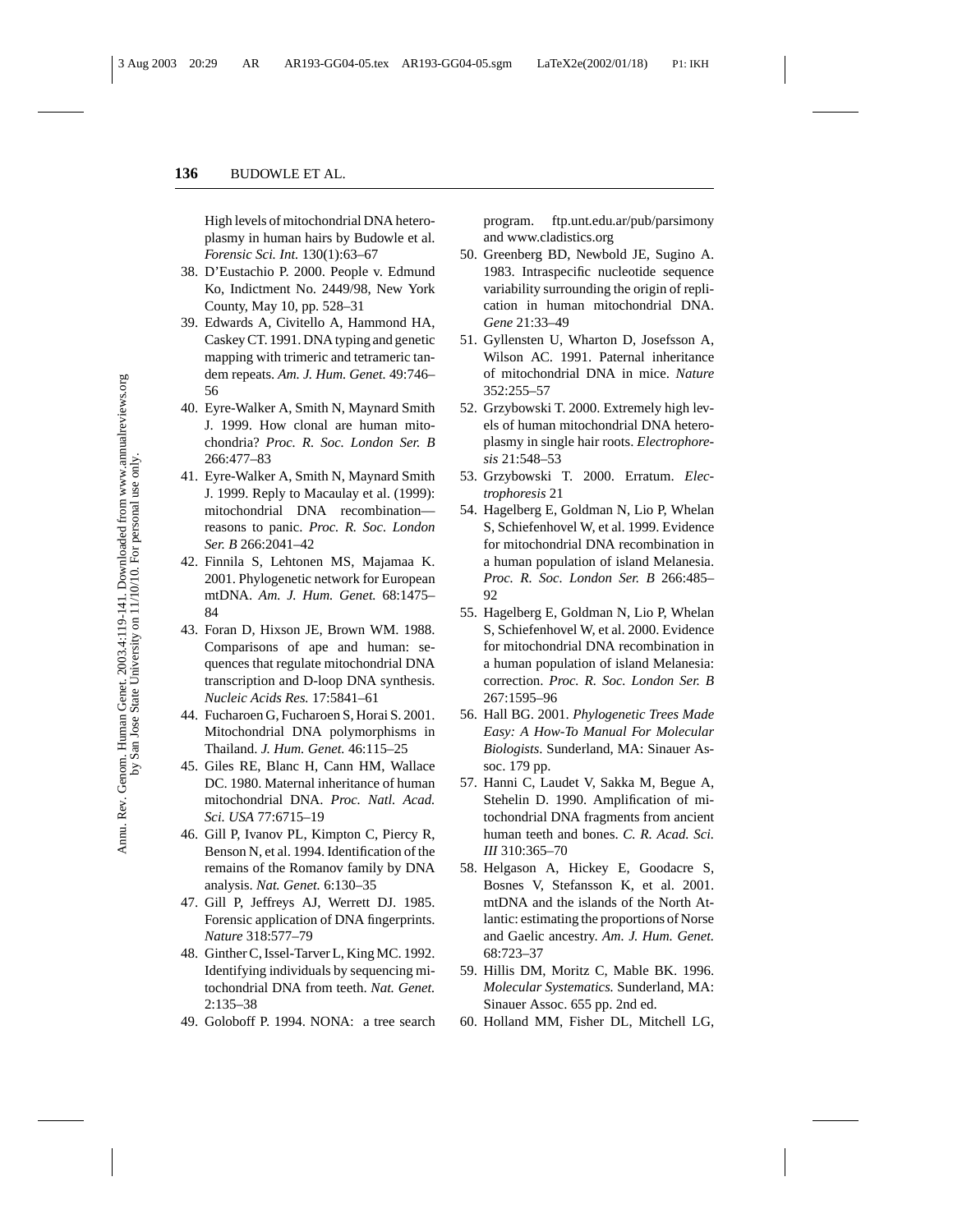Rodriguez WC, Canik JJ, et al. 1993. Mitochondrial DNA sequence analysis of human skeletal remains: identification of remains from the Vietnam War. *J. Forensic Sci.* 38:542–53

- 61. Holland MM, Parsons TJ. 1999. Mitochondrial DNA sequence analysis validation and use for forensic casework. *Forensic Sci. Rev.* 11:21–50
- 62. Hopgood R, Sullivan KM, Gill P. 1992. Strategies for automated sequencing of human mitochondrial DNA directly from PCR products. *Biotechniques* 13:82–92
- 63. Horai S, Murayama K, Hayasaka K, Matsubayashi S, Hattori Y, et al. 1996. mtDNA polymorphism in east Asian populations with special reference to the peopling of Japan. *Am. J. Hum. Genet.* 59:579–90
- 64. Hutchinson CA III, Newbold JE, Potter SS, Edgell MH. 1974. Maternal inheritance of mammalian mitochondrial DNA. *Nature* 251:536–38
- 65. Innan H, Nordborg M. 2002. Recombination or mutational hot spots in human mtDNA? *Mol. Biol. Evol.* 19:1122–27
- 66. Ivanov PL, Wadhams MJ, Roby RK, Holland MM, Weedn VW, Parsons TJ. 1996. Mitochondrial DNA sequence heteroplasmy in the Grand Duke of Russia Georgij Romanov establishes the authenticity of the remains of Tsar Nicholas II. *Nat. Genet.* 12:417–20
- 67. Jeffreys AJ, Wilson V, Thein SL. 1985. Hypervariable minisatellite regions in human DNA. *Nature* 314:67–73
- 68. Jeffreys AJ, Wilson V, Thein SL. 1985. Individual-specific fingerprints of human DNA. *Nature* 316:76–79
- 69. Jorde LB, Bamshad M. 2000. Questioning evidence for recombination in human mitochondrial DNA. *Science* 288:1931a
- 70. Kasai K, Nakamura Y, White R. 1990. Amplification of a variable number of tandem repeat (VNTR) locus (pMCT118) by the polymerase chain reaction (PCR) and its application to forensic science. *J. Forensic Sci.* 35:1196–200
- 71. Kimmel M, Bobrowski A, Wang N, Budowle B, Chakraborty R. 2001. *Nonhomogeneous infinite sites model under demographic changes of population size: application to mitochondrial DNA data*. Presented at Am. Assoc. Phys. Anthropol., St. Louis, Mo.
- 72. Kivisild T, Tolk H, Parik J, Wang Y, Papiha S, et al. 2002. The emerging limbs and twigs of the East Asian mtDNA tree. *Mol. Biol. Evol.* 19:1737–51
- 73. Kivisild T, Villems R. 2000. Questioning evidence for recombination in human mitochondrial DNA. *Science* 288:1931a
- 74. Krings M, Stone A, Schmitz RW, Kraintzki H, Stoneking M, Pääbo S. 1997. Neandertal DNA sequences and the origin of modern humans. *Cell* 90:19–30
- 75. Kumar S, Hedrick P, Dowling T, Stoneking M. 2000. Questioning evidence for recombination in human mitochondrial DNA. *Science* 288:1931a
- 76. Lord WD, DiZinno JA, Wilson MR, Budowle B, Taplin D, Meinking TL. 1998. Isolation, amplification, and sequencing of human mitochondrial DNA obtained from human crab louse,*Pthirus pubis*(L.), blood meals. *J. Forensic Sci.* 43:1097–100
- 77. Lutz S, Weisser HJ, Heizmann J, Pollak S. 1996. mtDNA as a tool for identification of human remains. *Int. J. Leg. Med.* 109:205–9
- 78. Kurosaki K, Matsushita T, Ueda S. 1993. Individual DNA identification from ancient human remains. *Am. J. Hum. Genet.* 53:638–43
- 79. Macaulay V, Richards M, Hickey E, Vega E, Cruciani F, et al. 1999. The emerging tree of West Eurasian mtDNAs: a synthesis of control region sequences and RFLPs. *Am. J. Hum. Genet.* 4:232–49
- 80. Macaulay V, Richards M, Sykes B. 1999. Mitochondrial DNA recombination—no need to panic. *Proc. R. Soc. London Ser. B* 266:2037–39
- 81. Melton T, Clifford S, Kayser M, Nasidze I, Batzer M, Stoneking M. 2001. Diversity and heterogeneity in mitochondrial DNA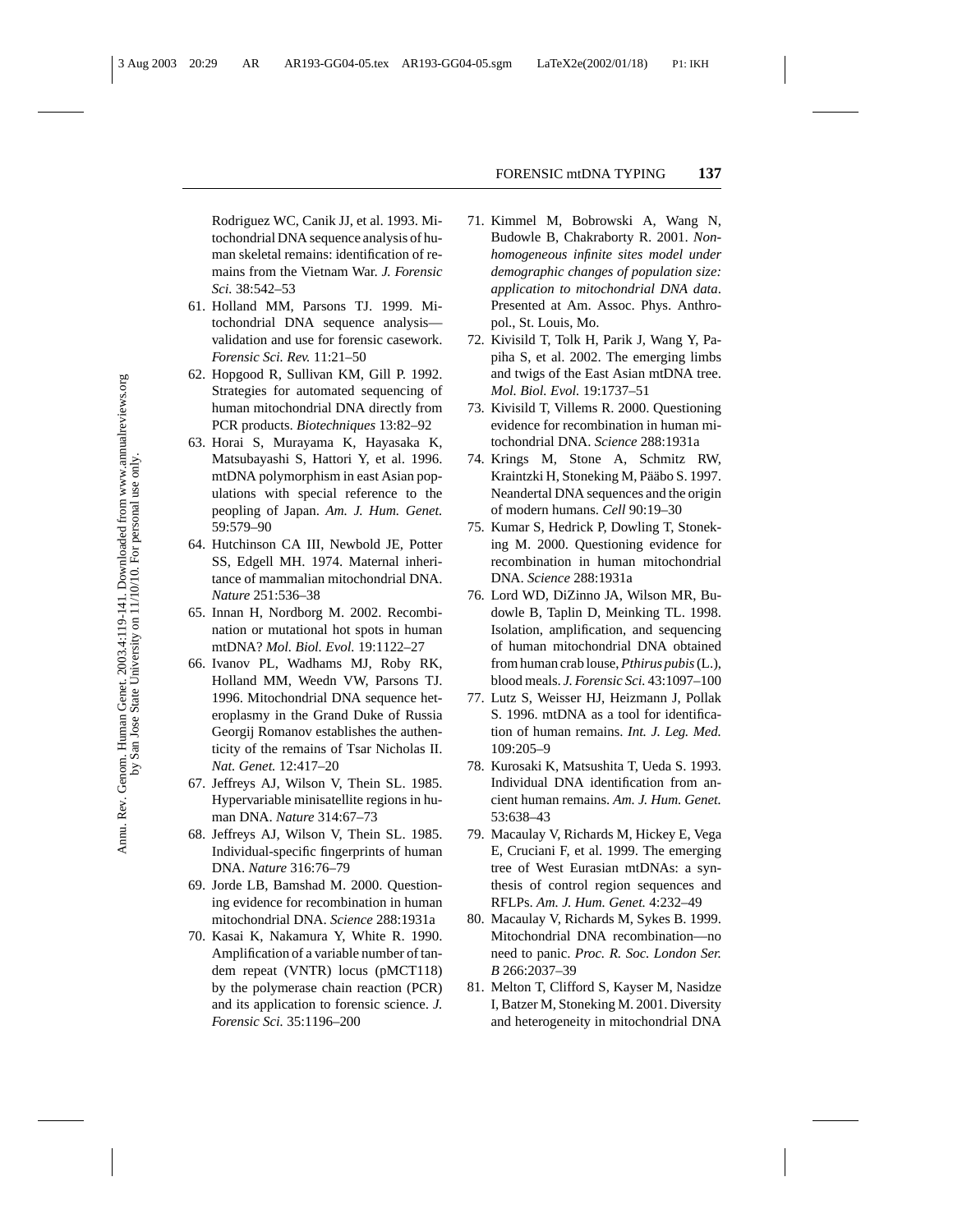of North American populations. *J. Forensic Sci.* 46:46–52

- 82. Melton T, Ginther C, Sensabaugh G, Soodyall H, Stoneking M. 1997. Extent of heterogeneity in mitochondrial DNA of sub-Saharan African populations. *J. Forensic Sci.* 42:582–92
- 83. Melton T, Stoneking M. 1996. Extent of heterogeneity in mitochondrial DNA of ethnic Asian populations. *J. Forensic Sci.* 41:591–602
- 84. Monnat RJ, Loeb LA. 1985. Nucleotide sequence preservation of human mitochondrial DNA. *Proc. Natl. Acad. Sci. USA* 82:2895–99
- 85. Monnat RJ, Reay DT. 1986. Nucleotide sequence identity of mitochondrial DNA from different human tissues. *Gene* 43:205–11
- 86. Monson K, Miller K, Wilson M, DiZinno J, Budowle B. 2002. The mtDNA population database: an integrated software and database resource for forensic comparison. *Forensic Sci. Com.* 4(2)
- 87. Mourier T, Hansen AJ, Willersev E, Arctander P. 2001. The human genome project reveals a continuous transfer of large mitochondrial fragments to the nucleus. *Mol. Biol. Evol.* 18:1833–37
- 88. Natl. Res. Counc. II Rep. 1996. *The Evaluation of Forensic Evidence*. Washington, DC: Natl. Acad. Press
- 89. Oota H, Kurosaki K, Pookajorn S, Ishida T, Ueda S. 2001. Genetic study of the Paleolithic and Neolithic Southeast Asians. *Hum. Biol.* 73:225–31
- 90. Oota H, Saitou N, Matsushita T, Ueda S. 1999. Molecular genetic analysis of remains of a 2,000–year-old human population in China-and its relevance for the origin of the modern Japanese population. *Am. J. Hum. Genet.* 64:250–58
- 91. Oota H, Saitou N, Matsushita T, Ueda S. 1995. A genetic study of 2,000–year-old human remains from Japan using mitochondrial DNA sequences. *Am. J. Phys. Anthropol.* 98:133–45
- 92. Pääbo S. 1989. Ancient DNA: extrac-

tion, characterization, molecular cloning, and enzymatic amplification. *Proc. Natl. Acad. Sci. USA* 86:6196–200

- 93. Pääbo S, Gifford JA, Wilson AC. 1988. Mitochondrial DNA sequences from a 7000–year-old brain. *Nuclei Acids Res.* 16:9775–78
- 94. Pääbo S, Higuchi R, Wilson AC. 1989. Ancient DNA and the polymerase chain reaction. The emerging field of molecular archaeology. *J. Biol. Chem.* 264:9707– 12
- 95. Page RDM, Holmes EC. 1998. *Molecular Evolution: A Phylogenetic Approach*. Oxford, UK: Blackwell Sci.
- 96. Parr RL, Carlyle SW, O'Rourke DH. 1996. Ancient DNA analysis of Fremont Amerindians of the Great Salt Lake Wetlands. *Am. J. Phys. Anthropol.* 99:507–18
- 97. Pereira L, Macaulay V, Torroni A, Scozzari R, Prata J, Amorim A. 2001. Prehistoric and historic traces in the mtDNA of Mozambique: insights into the Bantu expansions and the slave trade. *Am. J. Hum. Genet.* 65:439–56
- 98. Pfeiffer H, Huhne J, Ortmann C, Waterkamp K, Brinkmann B. 1999. Mitochondrial DNA typing from human axillary, pubic and head hair shafts—success rates and sequence comparisons. *Int. J. Leg. Med.* 112:287–90
- 99. Rando J, Pinto F, Gonzales A, Hernandez M, Larruga J, et al. 1998. Mitochondrial DNA analysis of Northwest African populations reveals genetic exchanges with European, Near-Eastern and sub-Saharan populations. *Am. J. Hum. Genet.* 62:531– 50
- 100. Saiki RK, Walsh PS, Levenson CH, Erlich HA. 1989. Genetic analysis of amplified DNA with immobilized sequence-specific oligonucleotide probes. *Proc. Natl. Acad. Sci. USA* 86:6230–34
- 101. Schneider PM, Seo Y, Rittner C. 1999. Forensic mtDNA hair analysis excludes a dog from having caused a traffic accident. *Int. J. Leg. Med.* 112:315–16
- 102. Schwartz M, Vissing J. 2002. Paternal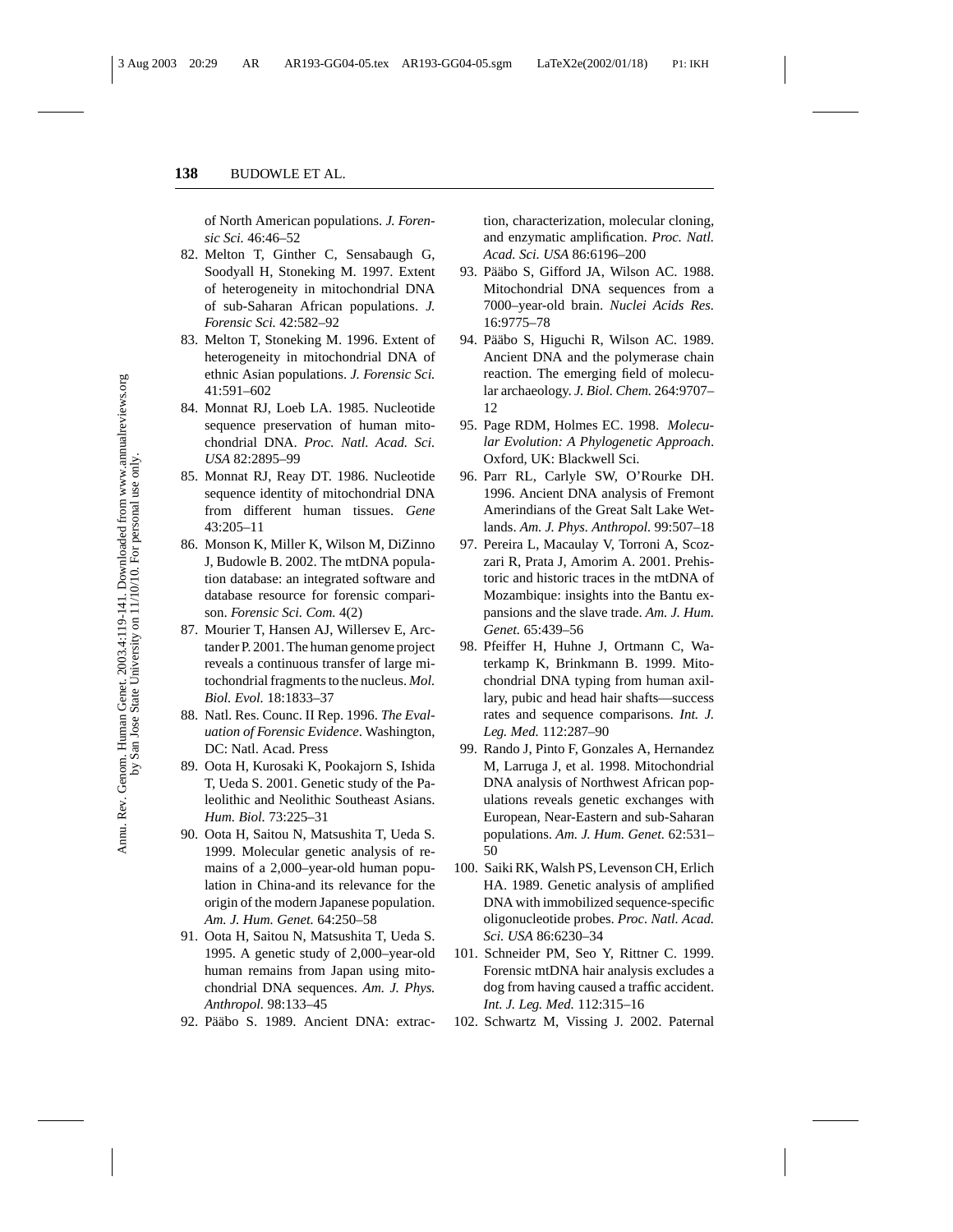inheritance of mitochondrial DNA. *N. Engl. J. Med.* 347:576–80

- 103. Shitara H, Hayashi JI, Takahama S, Kaneda H, Yonekawa H. 1998. Maternal inheritance of mouse mtDNA in interspecific hybrids: segregation of leaked paternal mtDNA followed by the prevention of subsequent paternal leakage. *Genetics* 148:851–57
- 104. Shitara H, Kaneda H, Sato A, Inoue K, Ogura A, et al. 2000. Selective and continuous elimination of mitochondria microinjected into mouse eggs from spermatids, but not from liver cells, occurs throughout embryogenesis. *Genetics* 156:1277–84
- 105. Stewart JEB, Fisher CL, Aagaard PJ, Wilson MR, Isenberg AR, et al. 2001. Length variation in HV2 of the human mitochondrial DNA control region. *J. Forensic Sci.* 46:862–70
- 106. Stoneking M, Hedgecock D, Higuchi RG, Vigilant L, Erlich HA. 1991. Population variation of human mtDNA control region sequences detected by enzymatic amplification and sequence specific oligonucleotide probes. *Am. J. Hum. Gen.* 48:370–82
- 107. Strauss E. 1999. MtDNA shows signs of paternal influence. *Science* 286:2436
- 108. Sullivan KM, Hopgood R, Lang B, Gill P. 1991. Automated amplification and sequencing of human mitochondrial DNA. *Electrophoresis* 12:17–21
- 109. Sullivan KM, Hopgood R, Gill P. 1992. Identification of human remains by amplification and automated sequencing of mitochondrial DNA. *Int. J. Leg. Med.* 105:83–86
- 110. Thyagarajan B, Padua RA, Campbell C. 1996. Mammalian mitochondria possess homologous DNA recombination activity. *J. Biol. Chem.* 271:27536–43
- 111. Torroni A, Huoponen K, Francalacci P, Petrozzi M, Morelli L, et al. 1996. Classification of European mtDNAs from an analysis of three European populations. *Genetics* 114:1835–50
- 112. Tully G, Bar W, Brinkmann B, Carracedo A, Gill P, et al. 2001. Considerations by the European DNA profiling (EDNAP) group on the working practices, nomenclature and interpretations of mitochondrial DNA profiles. *Forensic Sci. Int.* 124:83–91
- 113. Tully G, Lareu M. 2001. Letter to the editor: Controversies over heteroplasmy. *Electrophoresis* 22:180–81
- 114. Tully LA, Parsons TJ, Steighner RJ, Holland MM, Marino MA, Prenger VL. 2000. A sensitive denaturing gradient-Gel electrophoresis assay reveals a high frequency of heteroplasmy in hypervariable region 1 of the human mtDNA control region. *Am. J. Hum. Genet.* 67:432–43
- 115. Vigilant L, Pennington R, Harpending H, Kocher TD, Wilson AC. 1989. Mitochondrial DNA sequences in single hairs from a southern African population. *Proc. Natl. Acad. Sci. USA* 86:9350–54
- 116. Vigilant LM, Stoneking M, Harpending H, Hawkes K, Wilson AC. 1991. African populations and the evolution of human mitochondrial DNA. *Science* 253:1503–7
- 117. Wang L, Oota H, Saitou N, Jin F, Matsushita T, Ueda S. 2000. Genetic structure of a 2,500-year-old human population in China and its spatiotemporal changes. *Mol. Biol. Evol.* 17:1396–400
- 118. Wilson MR, Allard MW, Monson KL, Miller K, Budowle B. 2002. Recommendations for consistent treatment of length variants in the human mitochondrial DNA control region. *Forensic Sci. Int.* 129:35– 42
- 119. Wilson MR, Allard MW, Monson KL, Miller K, Budowle B. 2002. Further discussions of the consistent treatment of length variants in the human mitochondrial DNA control region. *Forensic Sci. Com.* 4(4)
- 120. Wilson MR, DiZinno JA, Polanskey D, Replogle J, Budowle B. 1995. Validation of mitochondrial DNA sequencing for forensic casework analysis. *Int. J. Leg. Med.* 108:68–74
- 121. Wilson MR, Polanskey D, Butler J,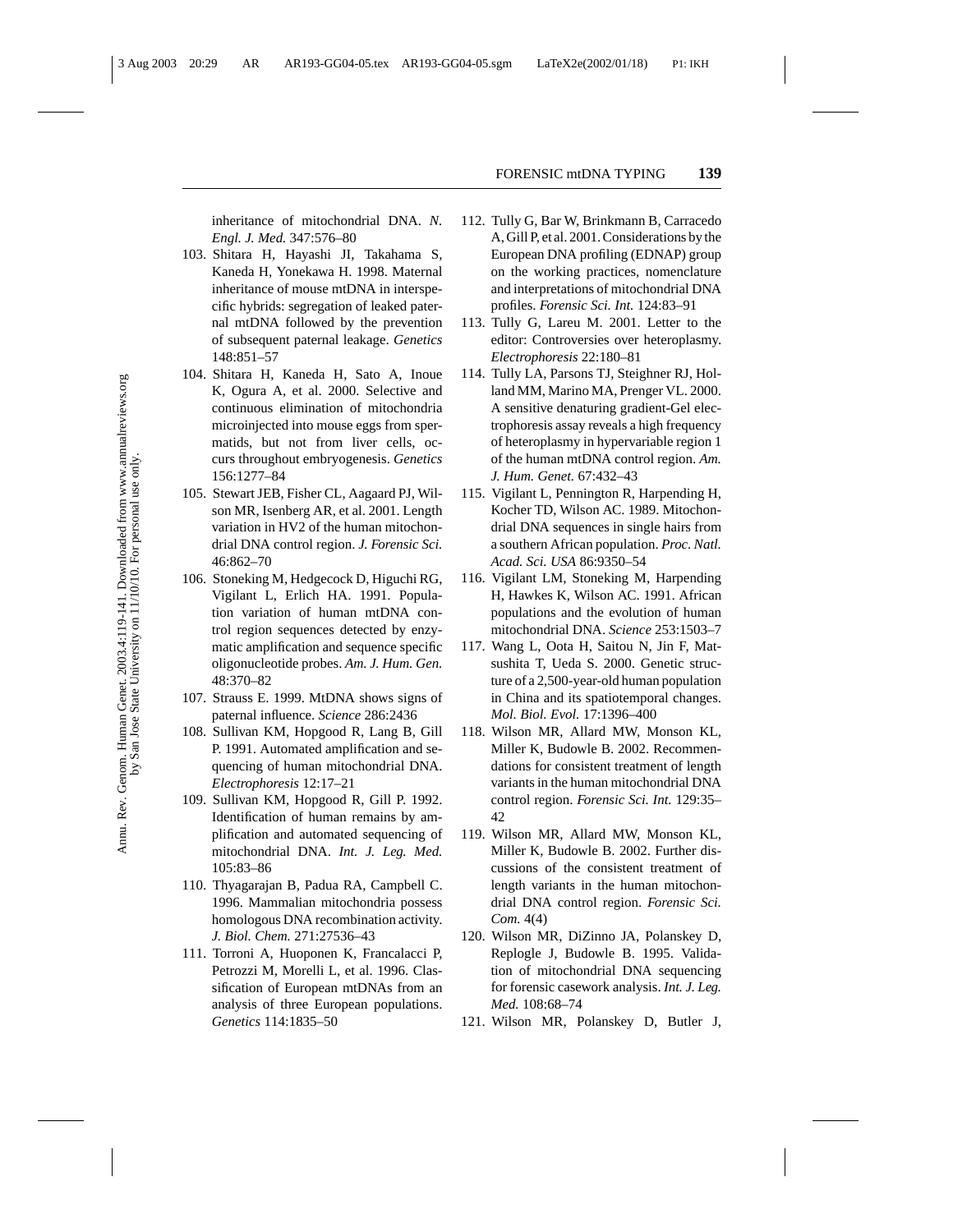DiZinno JA, Replogle J, Budowle B. 1995. Extraction, PCR amplification, and sequencing of mitochondrial DNA from human hair shafts. *Biotechniques* 18:662–69

122. Wilson MR, Polanskey D, Replogle J, DiZinno JA, Budowle B. 1997. A family exhibiting heteroplasmy in the human mitochondrial DNA control region reveals both somatic mosaicism and pronounced segregation of mitotypes. *Nat. Genet.* 100:167–71

123. Wyman AR, White R. 1980. A highly polymorphic locus in human DNA. *Proc. Natl. Acad. Sci. USA* 77:6754–58

#### **APPENDIX**

#### **Example 1**

The sequences of the sample and the Cambridge Reference Sequence (CRS) are from nucleotide positions 244–253 in HV1. The sample has a deletion.

| <b>ATTGATGTC</b>  | Sample     |
|-------------------|------------|
| <b>ATTGAATGTC</b> | <b>CRS</b> |

One possible alignment places a deletion at nucleotide position 248 (as shown below).

| ATTG-ATGTC        | Sample     |
|-------------------|------------|
| <b>ATTGAATGTC</b> | <b>CRS</b> |

Another possible alignment places the deletion between the A and T residues (as shown below).

| ATTGA-TGTC        | Sample     |  |
|-------------------|------------|--|
| <b>ATTGAATGTC</b> | <b>CRS</b> |  |

Because both alignments are possible based on a single deletion, recommendations 1 and 2 cannot resolve the choice of alignments; recommendation 3 is needed. The deletion is placed at the  $3'$  end with respect to the light strand. Hence, the latter alignment is selected and the sequence is listed as 249D.

#### **Example 2**

Homopolymeric stretches of Cs with a T residing within the stretch can be found in some individuals at nucleotide positions 16180–16193. In this example (positions 16180–16198), T is found at nucleotide position 16186 rather than nucleotide position 16189. Also, the total number of bases between positions 16180 and 16193 is less than the 14 in the CRS.

| AAAACCTCCCCCCATGCT  | Sample |
|---------------------|--------|
| AAAACCCCCTCCCCATGCT | CRS    |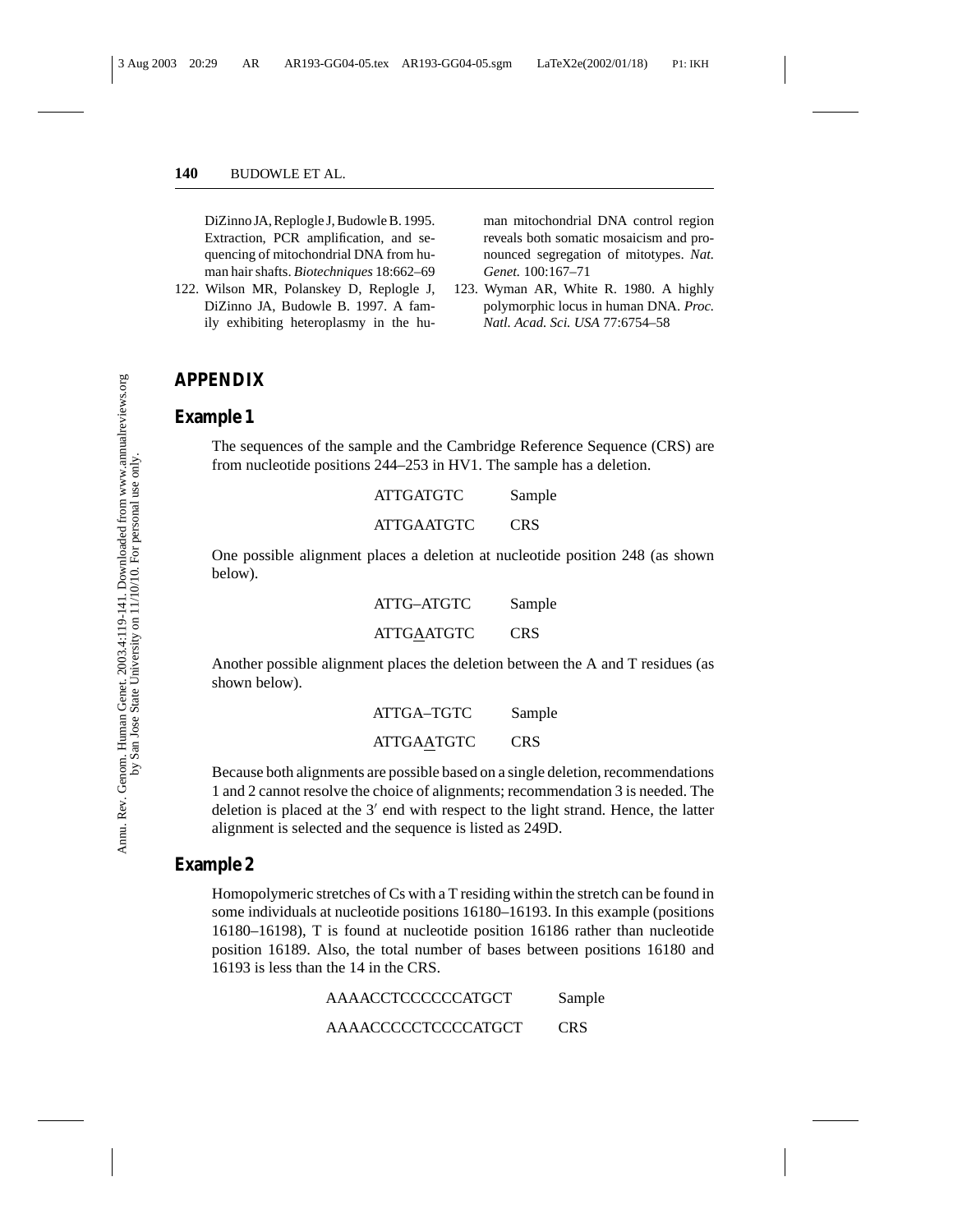One possible alignment (shown below) would list the sequence as 16186T and 16189D.

AAAACCTCC–CCCCATGCT Sample

#### AAAACCCCCTCCCCATGCT CRS

Another possible alignment (shown below) requires three changes to describe it in relation to the CRS.

AAAACC–TCCCCCCATGCT Sample

#### AAAACCCCCTCCCCATGCT CRS

A third alignment (shown below) also requires three changes, i.e., two transitions and a deletion.

#### AAAACCTCCCCCC–ATGCT

#### AAAACCCCCTCCCCATGCT

The first alignment is preferred; it requires the least number of differences to describe it.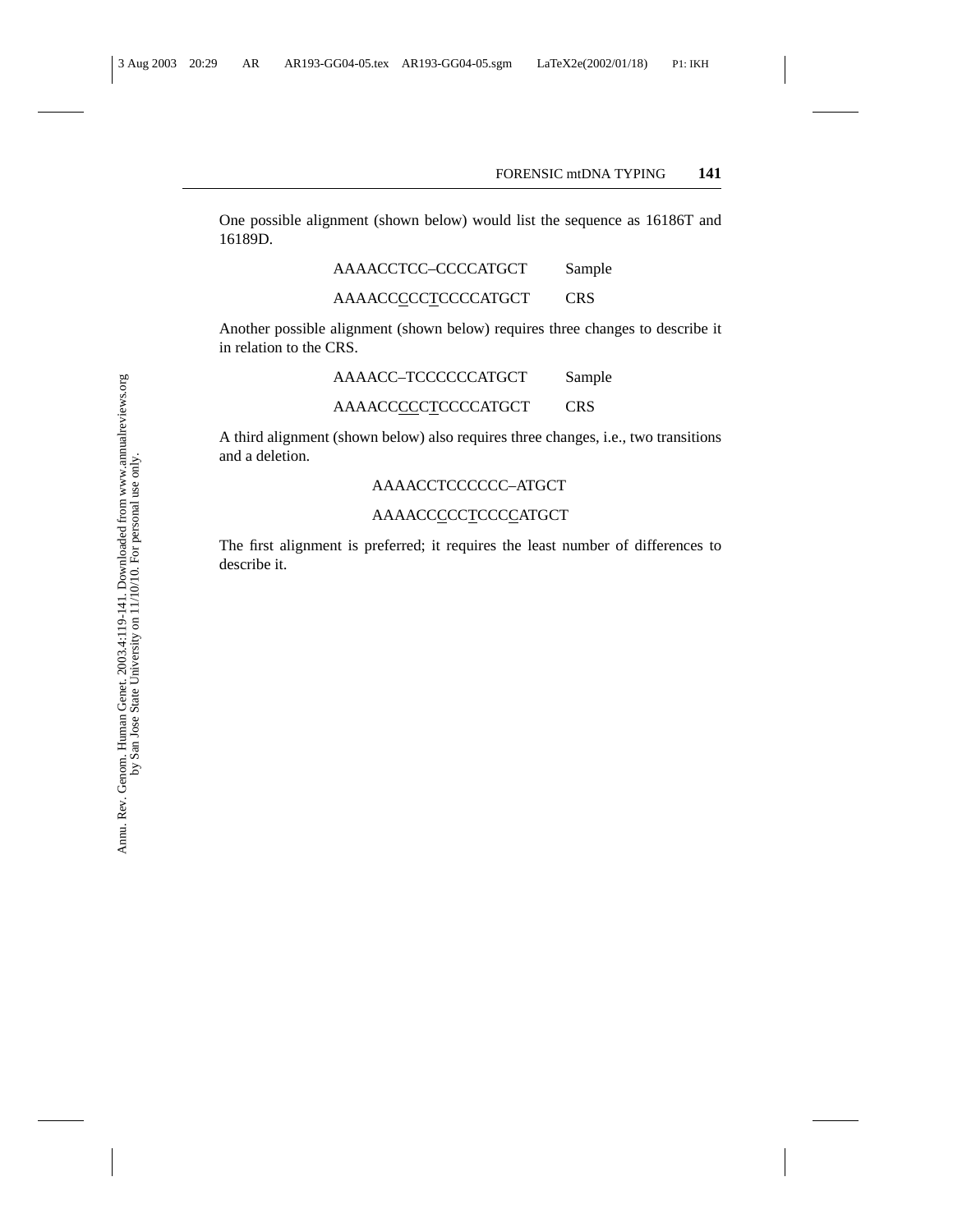# **CONTENTS**

| <b>GENETICS OF HUMAN LATERALITY DISORDERS: INSIGHTS FROM VERTEBRATE</b><br>MODEL SYSTEMS, Brent W. Bisgrove, Susan H. Morelli, and H. Joseph Yost                | $\mathbf{1}$ |
|------------------------------------------------------------------------------------------------------------------------------------------------------------------|--------------|
| RACE, ANCESTRY, AND GENES: IMPLICATIONS FOR DEFINING DISEASE RISK,<br>Rick A. Kittles and Kenneth M. Weiss                                                       | 33           |
| GENE ANNOTATION: PREDICTION AND TESTING, Jennifer L. Ashurst<br>and John E. Collins                                                                              | 69           |
| THE DROSOPHILA MELANOGASTER GENOME, Susan E. Celniker<br>and Gerald M. Rubin                                                                                     | 89           |
| FORENSICS AND MITOCHONDRIAL DNA: APPLICATIONS, DEBATES, AND<br>FOUNDATIONS, Bruce Budowle, Marc W. Allard, Mark R. Wilson,<br>and Ranajit Chakraborty            | 119          |
| CREATIONISM AND INTELLIGENT DESIGN, Robert T. Pennock                                                                                                            | 143          |
|                                                                                                                                                                  |              |
| PEROXISOME BIOGENESIS DISORDERS, Sabine Weller, Stephen J. Gould,<br>and David Valle                                                                             | 165          |
| SEQUENCE DIVERGENCE, FUNCTIONAL CONSTRAINT, AND SELECTION IN<br>PROTEIN EVOLUTION, Justin C. Fay and Chung-I Wu                                                  | 213          |
| MOLECULAR PATHOGENESIS OF PANCREATIC CANCER, Donna E. Hansel,<br>Scott E. Kern, and Ralph H. Hruban                                                              | 237          |
| THE INHERITED BASIS OF DIABETES MELLITUS: IMPLICATIONS FOR THE<br>GENETIC ANALYSIS OF COMPLEX TRAITS, Jose C. Florez, Joel Hirschhorn,<br>and David M. Altshuler | 257          |
| PATTERNS OF HUMAN GENETIC DIVERSITY: IMPLICATIONS FOR HUMAN<br>EVOLUTIONARY HISTORY AND DISEASE, Sarah A. Tishkoff                                               |              |
| and Brian C. Verrelli<br>HUMAN NONSYNDROMIC SENSORINEURAL DEAFNESS, Thomas B. Friedman<br>and Andrew J. Griffith                                                 | 293<br>341   |
| ENZYME THERAPY FOR LYSOSOMAL STORAGE DISEASE: PRINCIPLES,<br>PRACTICE, AND PROSPECTS, Gregory A. Grabowski and Robert J. Hopkin                                  | 403          |
| NONSYNDROMIC SEIZURE DISORDERS: EPILEPSY AND THE USE OF THE<br>INTERNET TO ADVANCE RESEARCH, Mark F. Leppert and Nanda A. Singh                                  | 437          |